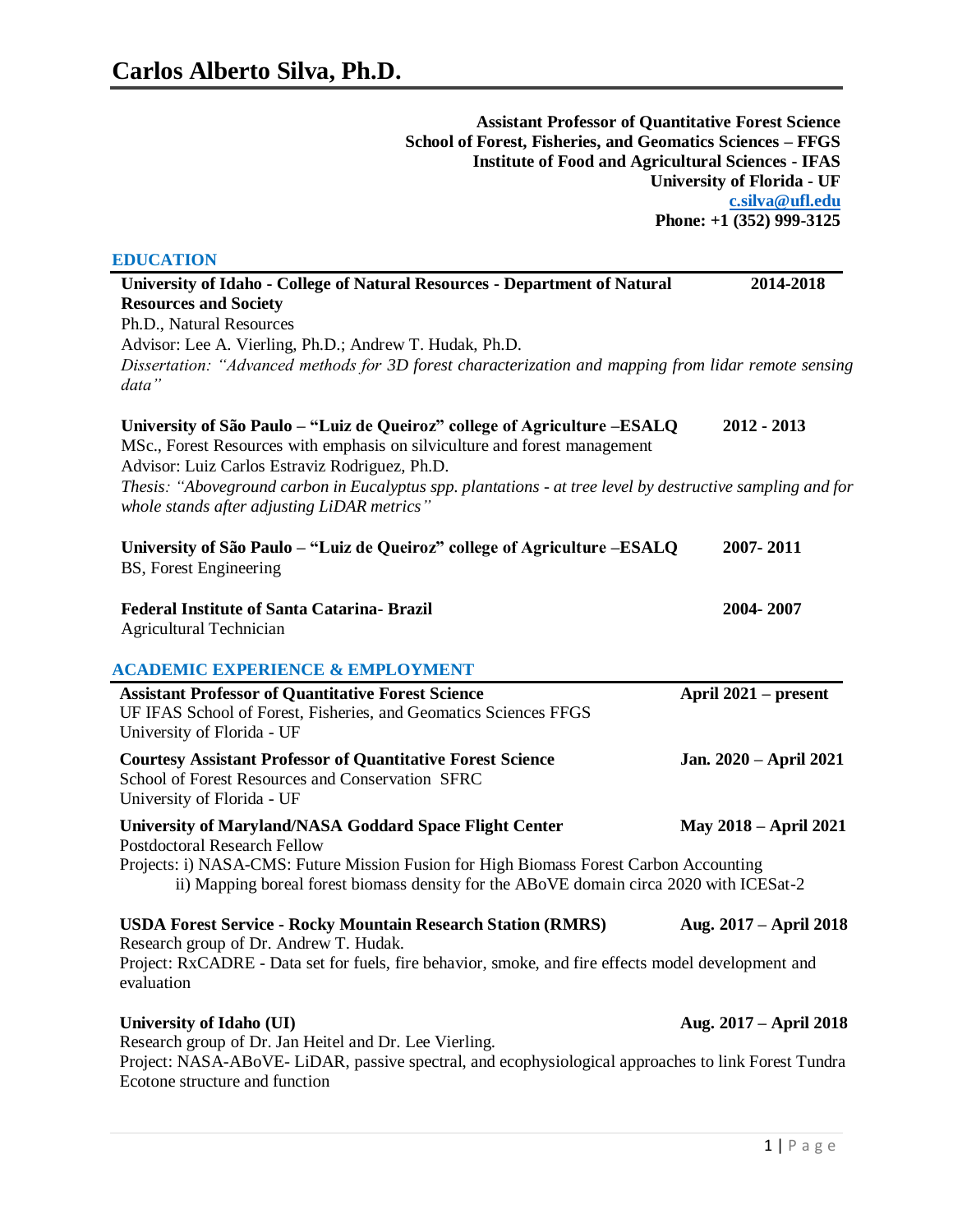# **NASA - Jet Propulsion Laboratory (JPL) Aug. 2016 – July. 2017**

Research group of Dr. Sassan Saatchi. Project: Year-Round Internship Program and AfriSAR

# **USDA Forest Service - Rocky Mountain Research Station (RMRS) Aug. 2013 – Jan. 2016**

Research group of Dr. Andrew T. Hudak. Project: RxCADRE - Data set for fuels, fire behavior, smoke, and fire effects model development and evaluation

# **Institute of Research and Forest Studies (IPEF) Aug. 2010 – Dec. 2012**

Thematic Program of Silviculture and Management (PTSM)

## **PEER REVIEWED PUBLICATIONS**

## **2021**

- 1. **Silva, C.A.,** Duncansona, L., Hancockb, S., Neuenshwanderc, A., Thomasd, N., Hofton, M., Fatoyinboa, L., Simardd, M., Armston, J., Dubayah, R. Fusing simulated GEDI, ICESat-2 and NISAR data for regional aboveground biomass mapping. **Remote Sensing of Environment**. 2020*.* v253.<https://doi.org/10.1016/j.rse.2020.112234>
- 2. Faria, B. L. ; Marano, G.; Piponiot, C.; Silva, C. A. ; Dantas, V. De L. ; Rattis, L.; Rech, A. R.; Collalti, A. Model-Based Estimation of Amazonian Forests Recovery Time After Drought And Fire Events. **Forests**, V. 12, P. 8, 2021.
- 3. Cardil, A.; de-Miguel, S., **Silva, C.A**; Reich, P. B., Calkin, D.; Brancalion, P. H. S. 9; et al. Recent deforestation drove the spike in Amazonian fires. **Environ. Res. Lett**. <https://doi.org/10.1088/1748-9326/abcac7>

#### *In press*

4. Costa, M., **Silva, C. A**.; Broadbent, E. N. et al. 2021. Beyond trees: mapping total aboveground biomass density in the Brazilian savanna using high-density UAV-lidar data. **Forest Ecology and Management**. In press

#### *In review*

- 5. Fatoyinbo, L., Armston, J., Simard, M., Saatchi, S., Denbina, M., Lavalle, M., Hofton, M., Tang, H., Marselis, S., Pinto, N., Hancock, S., Hawkins, B., Duncanson, L., Blair, B., Hansen, C. Lou, Y., Dubayah, R., Hensley, S., Silva, C., Poulsen, J., Labrière, N., Barbier, N., Jeffery, K. K; et al. The NASA AfriSAR Campaign: Airborne SAR and Lidar Measurements of Tropical Forest Structure and Biomass in Support of Future Space Missions. **Remote Sensing of Environment**. 2020*.*
- 6. Almeida, D. R. A.; Broadbent, E., Ferreira, M.N., Meli, P., Zambrano, A. M, ..., **Silva, C.,** Romanelli, J. et al. 2021. Monitoring restored tropical forest diversity and structure through UAVborne hyperspectral and lidar fusion. **Remote Sensing of Environment**. In review.
- 7. Dorado-Roda, I., Pascual, A., Godinho, S., **Silva, C.A.,** Botequim et al. 2021. Assessing the transferability of ALS-derived biomass models to GEDI satellite observations in Mediterranean forests. **Remote Sensing**. In review.
- 8. Stitt, J.M., Hudak, A., **Silva, C.A**., Vierling, L. 2021. Characterizing individual tree-level snags using airborne lidar-derived forest canopy gaps within closed-canopy conifer forests. **Methods in Ecology and Evolution**. In review.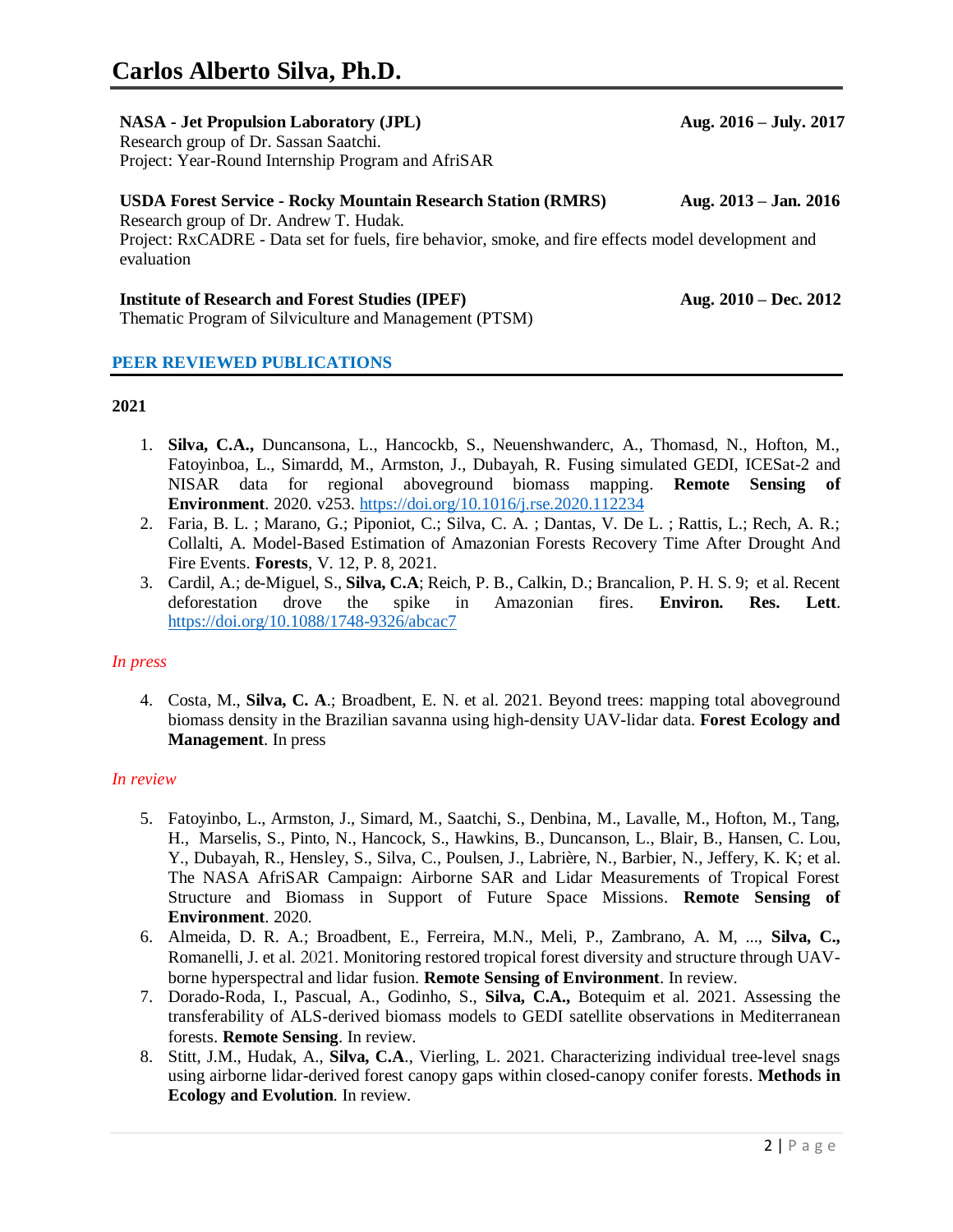9. Cardil, A., Monedero,S., Schag,G., de-Miguel, S., Tapia, M., Stoof, C.R., **Silva, C. A**. et al. 2021. Fire behavior modeling for operational decision-making. **Current Opinion in Environmental Science & Health.** In review.

## *In preparation*

- 10. Faria, B. L., Staal, A., Silva, C.A., Martin, P., Dantas,V. L. 2021. Climate change and deforestation increase the vulnerability of Amazonian forests to post-fire grass invasion. **Forest Ecology and Management**.
- 11. **Silva, C.A.,** Hudak, A., Valbuena, R., Cardil, A., Mohan, M., Almeida, D., Broadbent,E., Zambrano, A., Wilkinson, B., Sharma, A., Drake, J., Medley, P., Vogel, J., Klauberg,C. TreeTop: TreeTop: A Web-based Application Simplifying the Extraction of Forest Information from LiDAR data for Ecologists and Conservationist. **Methods in Ecology and Evolution**. 2020*.*
- 12. **Silva, C.A.,** et al. rGEDI: An R Package for NASA's Global Ecosystem Dynamics Investigation (GEDI) Data Visualizing and Processing. **Remote Sensing of Environment**. 2020*.*
- 13. Klauberg, C.; Vidal, E.; **Silva, C.A**., Mohan, M., Cardil, A. et al. Impact of Management Practices on the Sustainability of Roots Production and Yield of Heteropsis spp. in Amazonian Forest. **Forests**. 2020
- 14. Leite, R.V., **Silva, C. A**., Broadbent, E. Large scale multi-layer fuel load characterization in tropical savanna using GEDI spaceborne lidar data. **Remote Sensing of Environment**.
- 15. **Silva, C.A**., Hudak, A., Klauberg, C., Rowell, E, Mohan, M., Cardil, A. Comparison of terrestrial and airborne lidar-derived crown attributes estimates in longleaf pine forest at Eglin Air Force Base, Florida, USA. **Remote Sensing**. 2020
- 16. Pinagé, E. R., Bell, D. M., Longo, M., Gao, S., **Silva, C. A**. 2021. Forest structure and photosynthesis across intact and degraded forests in the Amazon. **Remote Sensing of Environment**.
- 17. Merrick, T., Bennartz, R., Jorge,M., …**Silva, C.A**. et al. Satellite solar-induced chlorophyll fluorescence and vegetation indices to track temperate deciduous forest seasonality. **Remote Sensing of Environment**
- 18. Rex, F. E., **Silva, C. A**., Broadbent, E., A Multi-Sensor approach for assessing the Species Diversity in the Brazilian savanna. Remote Sensing.

- 19. Silva Junior, C., Aragão, L., Anderson, L., Fonseca, M., Shimabukuro, Y., Krug, T., Vancutsem, C., Frederic, A., Beuchle, R., Saatchi, S., Silva, I., **Silva, C.A**., Maeda, E., Longo, M., Persistent collapse of biomass in Amazonian forest edges following deforestation leads to unaccounted carbon losses. **Science Advances**. 2020. Vol. 6, no. 40, doi: 10.1126/sciadv.aaz8360
- 20. Valbuen, R., O'Connor, B., Zellweger, F., Simonson, W., Coops, N.C., Morsdorf, F., Vihervaara P., Maltamo, M., Danks, F., Chirici, G., **Silva, C. A.,** Almeida, D., Coomes DA. Standardizing Ecosystem Morphological Traits from 3D Information Sources. **Trends in Ecology & Evolution**. 2020*. <https://doi.org/10.1016/j.tree.2020.03.006>*
- 21. Duncanson, L., Neuenschwander, A., Hancock, S., Thomas, N., Fatoyinbo, T., Simard, M., Luthcke, S., **Silva, C. A.,** Armston, J., Hofton, M., Dubayah, R. Biomass estimation from simulated GEDI, ICESat-2 and NISAR across environmental gradients in Sonoma County, California. **Remote Sensing of Environment**. 2020. <https://doi.org/10.1016/j.rse.2020.111779>
- 22. Almeida, D. A.; Almeyda Z. A.; Broadbent, E. N.; Wendt, A. L.; Foster, P. ; Wilkinson, B. E. ; Salk, C.; Papa, D.; Stark, S.; Valbuena, R.; Gorgens, E.; Silva, C.; Brancalion, P.; Fagan, M.; Meli, P.; Chazdon, R. Detecting successional changes in tropical forest structure using GatorEye droneborne lidar. **Biotropica,** v. 1, p. 1, 2020. <https://doi.org/10.1111/btp.12814>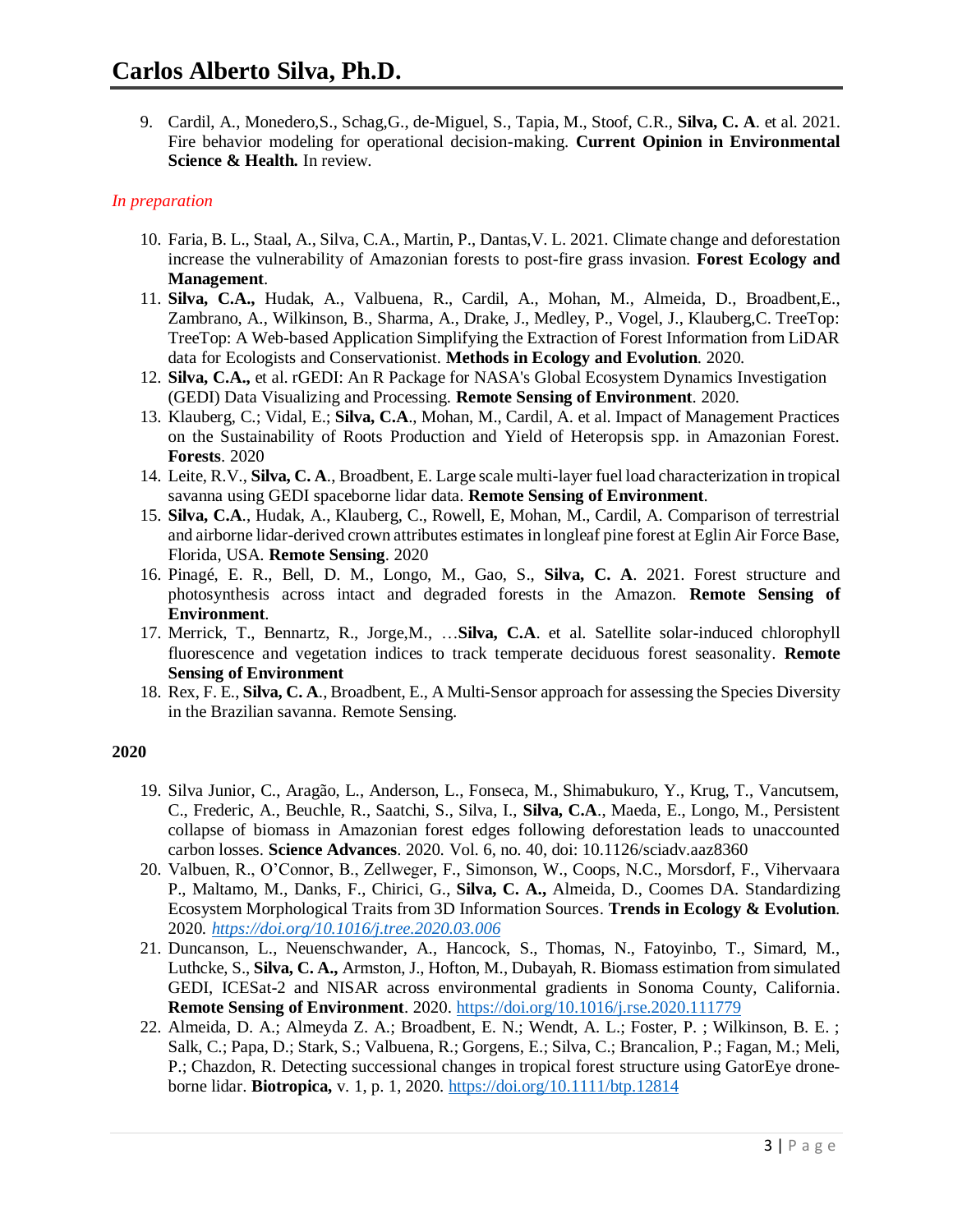- 23. Qu, Y., Shaker, A., Korhonen, L. **Silva, C.A**., Jia, K., Tian, L., Song, J. Retrieval of leaf area index from airborne discrete return LiDAR data and Beer-Lambert law in a mixed conifer forest. **Remote Sensing**. 2020
- 24. Saluma, R.B, Filho, P W., Simard, M., **Silva, C.A** et al. Improving Mangrove Aboveground Biomass Estimates Using lidar. **Estuarine, Coastal and Shelf Science.** 2020.
- 25. Dalla Corte, A.P.; Rex, F.E.; Almeida, D.R.A.; Sanquetta, C.R.; **Silva, C.A.;** Moura, M.M.; Wilkinson, B.; Zambrano, A.M.A.; Cunha Neto, E.M.; Veras, H.F.P.; Moraes, A.; Klauberg, C.; Mohan, M.; Cardil, A.; Broadbent, E.N. Measuring Individual Tree Diameter and Height Using GatorEye High-Density UAV-Lidar in an Integrated Crop-Livestock-Forest System. **Remote Sens**. 2020, 12, 863.
- 26. Silva, V.S.; **Silva, C.A**.; Mohan, M.; Cardil, A.; Rex, F.E.; Loureiro, G.H.; Almeida, D.R.A.; Broadbent, E.N.; Gorgens, E.B.; Dalla Corte, A.P.; Silva, E.A.; Valbuena, R.; Klauberg, C. Combined Impact of Sample Size and Modeling Approaches for Predicting Stem Volume in Eucalyptus spp. Forest Plantations Using Field and LiDAR Data. **Remote Sens**. 2020, 12, 1438.
- 27. Nicoletti, Marcos Felipe ; Carvalho, Samuel De Pádua Chaves E ; Machado, Sebastião Do Amaral; Costa, Valdeci José ; Silva, Carlos Alberto ; Topanotti, Larissa Regina . Bivariate and generalized models for taper stem representation and assortments production of loblolly pine (*Pinus taeda* L.). **Journal of Environmental Management**, v. 270, p. 110865, 2020.
- 28. D'Oliveira, M V. N. ; Broadbent, E. N. ; Oliveira, Luis C. ; **Silva, C.,** et al.. Aboveground Biomass Estimation in Amazonian Tropical Forests: a Comparison of Aircraft- and GatorEye UAV-borne LiDAR Data in the Chico Mendes Extractive Reserve in Acre, Brazil. **Remote Sensing**, v. 12, p. 1754, 2020.
- 29. Marshak, C. ; Simard, M,; Duncanson, L.; Silva, C. et al. Regional Tropical Aboveground Biomass Mapping with L-Band Repeat-Pass Interferometric Radar, Sparse Lidar, and Multiscale Superpixels. **Remote Sensing**, v. 12, p. 2048, 2020.
- 30. Rex, F., **Silva, C.A.,** Corte, A.P., Klauberg, C., Mohan, M., Cardil, A., Hudak, A. Comparison of Statistical Modelling Approaches for Estimating Tropical Forest Aboveground Biomass Stock and Reporting Their Changes in Low-Intensity Logging Areas Using Multi-Temporal LiDAR Data. **Remote Sensing**. 2020
- 31. Leite, R.V.; Silva, C.A.; Mohan, M.; Cardil, A.; Almeida, D.R.A.; Carvalho, S.P.C.; Jaafar, W.S.W.M.; Guerra-Hernández, J.; Weiskittel, A.; Hudak, A.T.; Broadbent, E.N.; Prata, G.; Valbuena, R.; Leite, H.G.; Taquetti, M.F.; Soares, A.A.V.; Scolforo, H.F.; Amaral, C.H.; Dalla Corte, A.P.; Klauberg, C. Individual Tree Attribute Estimation and Uniformity Assessment in Fast-Growing Eucalyptus spp. Forest Plantations Using Lidar and Linear Mixed-Effects Models. Remote Sens. 2020, 12, 3599.
- 32. Silva Junior, C. H. L.; Heinrich, V. H. A. ; Freire, A. T. G.; Broggio, I. S. ; Rosan, T. M.; Doblas, J.; Anderson, L. O. ; Rousseau, G. X.; Shimabukuro, Y. E. ; **Silva, C. A**. ; House, J. I. ; Aragão, L. E. O. C. Benchmark maps of 33 years of secondary forest age for Brazil. **Scientific Data**, v. 7, p. 1, 2020. <https://doi.org/10.6084/m9.figshare.12622025>
- 33. Brancalion, P. H.S. ; Broadbent, E. N.; De-Miguel, S.; Cardil, A.; Rosa, M. R.; Almeida, C. T. ; Almeida, D. R.A. ; Chakravarty, S.; Zhou, M.; Gamarra, J. G.P. ; Liang, J.; Crouzeilles, R.; Hérault, B.; Aragão, L. E.O.C. **; Silva, C**. A.; Almeyda-Zambrano, A. M. Emerging threats linking tropical deforestation and the COVID-19 pandemic. **Perspectives in Ecology and Conservation**, v. 1, p. 1, 2020.
- 34. Rex, F. E. ; Corte, A. P. D. ; **Silva, C. A.** ; Machado, S. A. ; Sanquetta, C. R. . Dynamics of Above-Ground Biomass in the Brazilian Amazon Using LiDAR Data. Anuário Do Instituto De Geociências (Ufrj. Impresso), V. 43, P. 228-238, 2020.
- 35. Corte, A. P. D.; Souza, D. V.; Rex, F. Ed.; Sanquetta, C. R. ; Mohan, M.; **Silva, C. A.;** Zambrano, A. M. A.; Prata, G.; Almeida, D. R.; Trautenmüller, J. W.; Klauberg, C.; De Moraes, A.; Sanquetta, M. N. ; Wilkinson, B.; Broadbent, E. N.. Forest inventory with high-density UAV-Lidar: Machine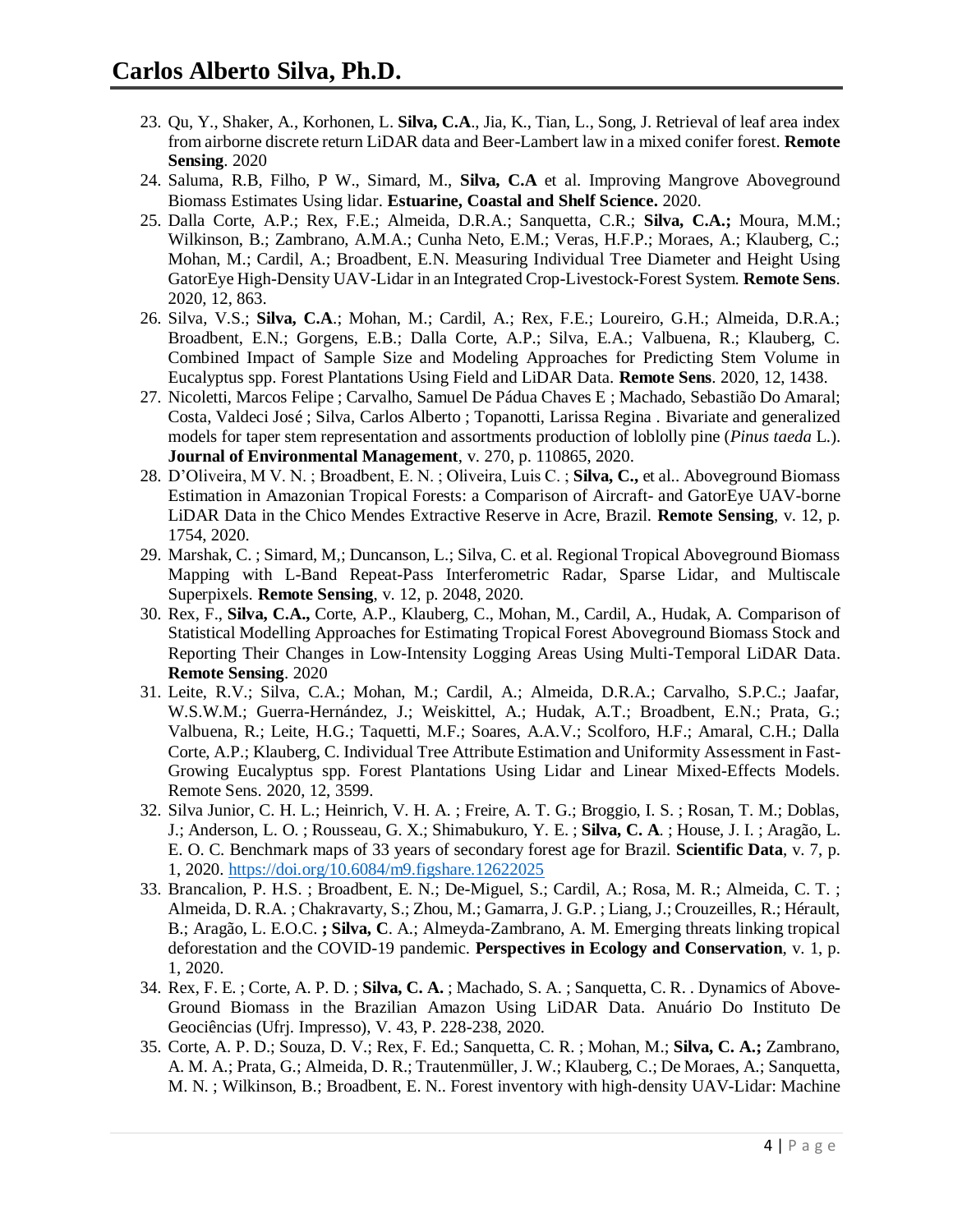learning approaches for predicting individual tree attributes. **Computers and Electronics In Agriculture**, v. 179, p. 105815, 2020.

- 36. Cardil, A.; Rodrigues, M.; Ramirez, J.; De-Miguel, S.; **Silva, C. A**.; Mariani, M.; Ascoli, D.. Coupled effects of climate teleconnections on drought, Santa Ana winds and wildfires in southern California. **Science Of The Total Environment**, v. 1, p. 142788, 2020.
- 37. Cardil, A.; de-Miguel, S., **Silva, C.A**; Reich, P. B., Calkin, D.; Brancalion, P. H. S. 9; et al. Recent deforestation drove the spike in Amazonian fires. **Environ. Res. Lett** in press <https://doi.org/10.1088/1748-9326/abcac7>
- 38. Wan Mohd Jaafar, Wan S.; Said, Nor F.S.; Abdul Maulud, Khairul N.; Uning, Royston; Latif, Mohd T.; Muhmad Kamarulzaman, Aisyah M.; Mohan, Midhun; Pradhan, Biswajeet; Saad, Siti N.M.; Broadbent, Eben N.; Cardil, Adrián; Silva, Carlos A.; Takriff, Mohd S. 2020. "Carbon Emissions from Oil Palm Induced Forest and Peatland Conversion in Sabah and Sarawak, Malaysia" Forests 11, no. 12: 1285.<https://doi.org/10.3390/f11121285>
- 39. Prata, Gabriel A.; Broadbent, Eben N.; de Almeida, Danilo R.A.; St. Peter, Joseph; Drake, Jason; Medley, Paul; Corte, Ana P.D.; Vogel, Jason; Sharma, Ajay; Silva, Carlos A.; Zambrano, Angelica M.A.; Valbuena, Ruben; Wilkinson, Ben. 2020. "Single-Pass UAV-Borne GatorEye LiDAR Sampling as a Rapid Assessment Method for Surveying Forest Structure" Remote Sens. 12, no. 24: 4111.<https://doi.org/10.3390/rs12244111>

- 40. Gasparini, K. A., Silva Junior, C, Shimabukuro, Y., **Silva, C. A**., et al. Determining a Threshold to Delimit the Amazonian 3 Forests from Tree Canopy Cover 2000 Data. **Sensors**. 2019
- 41. **Silva, C.A**., Pinagé,E., Mohan, M., Valbuena, R., Almeida, D., Broadbent,E., Jaafar, W., Papa, D., Cardil, A., Klauberg, C. ForestGapR: An R Package for Airborne Laser Scanning-derived Tropical Forest Gaps Analysis. **Methods in Ecology and Evolution**. 2019.
- 42. Klauberg, C., Hudak, A., **Silva, C.A**., Lewis, S., Robichaud, P., Jain, T. Characterizing fire effects on conifers at tree level from airborne laser scanning and high-resolution, multispectral satellite data. **Ecological Modeling**. 2019.
- 43. Eitel, J. ; Maguire, A. ; Boelman, N. ; Vierling, L. A. ; Griffin, K. ; Jensen, J. ; Magney, T. ; Mahoney, P. ; Meddens, A. ; **Silva, C. A.** ; Sonnentag, O. . Proximal remote sensing of tree physiology at northern treeline: Do late-season changes in the photochemical reflectance index (PRI) respond to climate or photoperiod?. **Remote Sensing of Environment**, v. 221, p. 340-350, 2019.
- 44. Ramirez, J., Monedero, S., **Silva C.A**., Cardil, A. Stochastic decision trigger modelling to assess the probability of wildland fire impact. **Science of the Total Environment**. 2019.
- 45. Cardil, A., Vega-García, C., Ascoli D., Molina-Terrén DM., **Silva C.A**., Rodrigues, M. How does drought impact burned area in Mediterranean vegetation communities? **Science of the Total Environment.** 2019.
- 46. Mohan, M., Mendonça, B., **Silva, C.A**., Klauberg, C., Ribeiro, R., Araújo, E., Monte, M., Cardil, Optimizing Individual Tree Detection Accuracy and Measuring Forest Uniformity in Coconut (Cocos nucifera L.) Plantations using Airborne Laser Scanning. **Ecological Modeling**. 2019.
- 47. Almeida, D., Stark, S. C., Schietti, J. Camargo, J. L. C., Amazonas, N. T., Gorgens, E. B., Rosa, D. M.Smith, M. N., Valbuena, R, Saleska, S., Andrade, A., Mesquita, R., Laurance, S. G., Laurance, W. F. h, Lovejoy, T. E d, Broadbent, E., Shimabukuro, Y. E., Parker, G. G., Lefsky, M., **Silva, C. A**., Brancalion, P. H. Persistent effects of fragmentation on tropical rainforest canopy structure after years of isolation. **Ecological Applications**. 2019.
- 48. Valbuena, R. Hernando, A., Manzaner, J., Görgen, E., Almeida, D., **Silva, C.A**., García-Abri, A. Evaluating observed versus predicted forest biomass: R-squared, index of agreement or maximal information coefficient?". **European Journal of Remote Sensing**. 2019.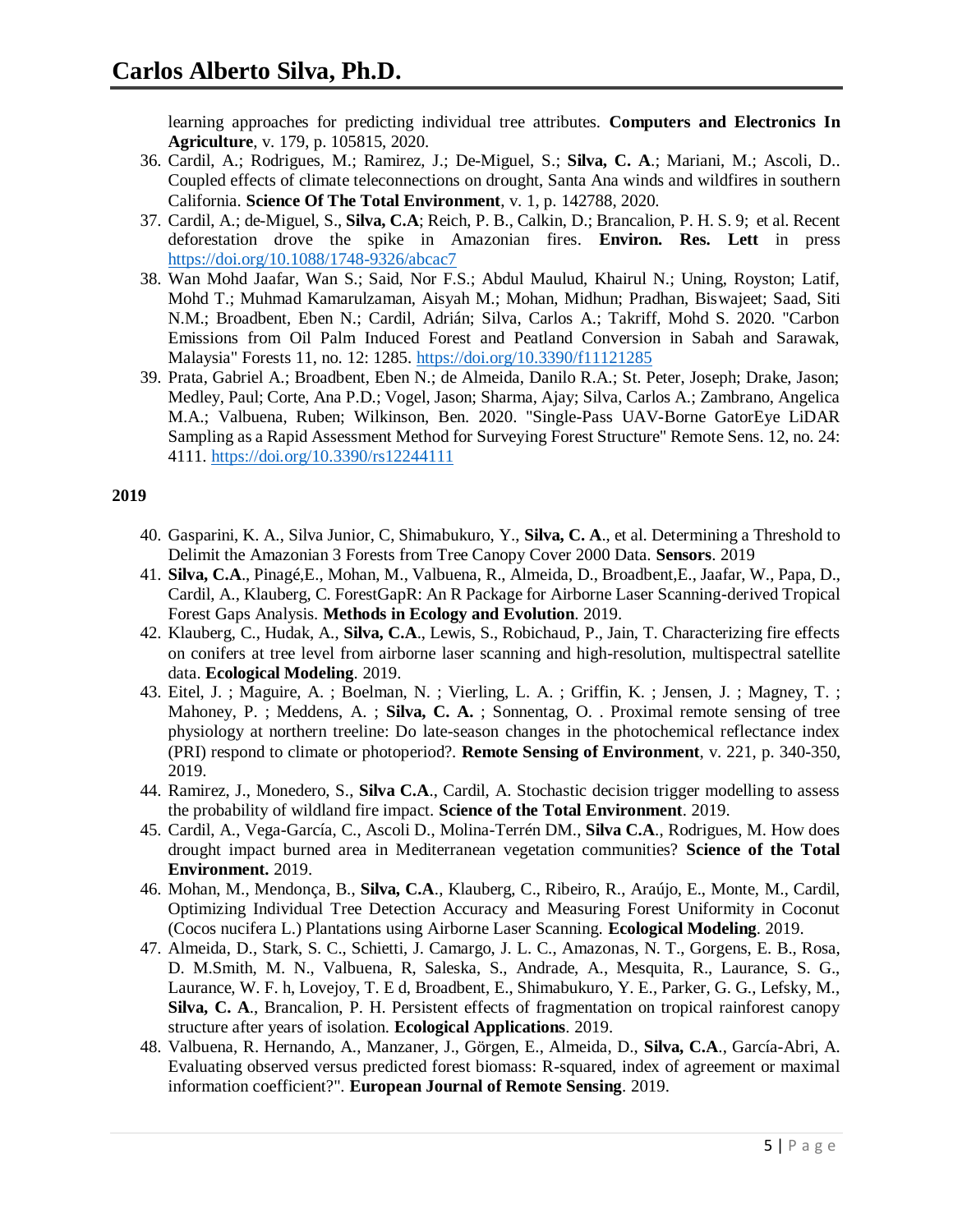- 49. Almeida, D., Zambrano, A., Wilkinson, B., **Silva, C. A**., Papa, D., Broadbent, E., Gorgens, E., Ferreira, M., Meli, P., Brancalion, P., Chazdon, R., Valbuena, R., Stark, S. Monitoring the structure of forest restoration plantations with a drone-lidar system. **International Journal of Applied Earth Observations and Geoinformation**. 2019.
- 50. Burattoa, D.A ; Juniora, R ; Timofeiczyk, R. ; Silva, J.C.G.L. ; Fregaa, J.R. ; Wiechetecke, M.S.S.A.; **Silva, C. A**. Use of Artificial Neural Networks and Arima to Forecasting Consumption Sawnwood of Pinus sp. in Brazil. **International Forestry Review**, v. 21, p. 51-61, 2019
- 51. Cardil, A.; Otsu, K. ; Pla, M. **; Silva, C. A.** ; Brotons, L. Quantifying pine processionary moth defoliation in a pine-oak mixed forest using unmanned aerial systems and multispectral imagery. **PlosOne**, 2019
- 52. Cardil, A.; Ramirez, J. ; Monedero, S. ; **Silva, C. A**. Assessing and reinitializing wildland fire simulations through satellite active fire data. **Journal of Environmental Management**, v. 231, p. 996-1003, 2019.
- 53. Molina-Terren, D. M. ; Xanthopoulos, G. ; Diakakis, M. ; Ribeiro, L. ; Caballero, D. ; Delogu, G. M. ; Viegas, D. X. ; **Silva, C. A**. ; Cardil, A. . Analysis of forest fire fatalities in Southern Europe: Spain, Portugal, Greece and Sardinia (Italy). **International Journal of Wildland Fire**, v. 1, p. 1, 2019.
- 54. Almeida, D. R. A. ; Stark, S. C. ; Shao, G. ; Schietti, J. ; Nelson, B. W. ; **Silva, C.A** ; Gorgens, E. ; Valbuena, R. ; Papa, D. A. ; Brancalion, P. H. S. . Optimizing the Remote Detection of Tropical Rainforest Structure with Airborne Lidar: Leaf Area Profile Sensitivity to Pulse Density and Spatial Sampling. **Remote Sensing**, v. 11, p. 1, 2019.
- 55. Cardil, A.; Monedero, S. ; **Silva, C. A**. ; Ramirez, J. Adjusting the rate of spread of fire simulations in real-time. **Ecological Modelling**, v. 395, p. 39-44, 2019.
- 56. Almeida, D. R. A. ; Stark, S. C. ; Chazdon, R. ; Nelson, B. W. ; Cesar, R. ; Meli, P. ; Gorgens, E. ; Duarte, M. M. ; Valbuena, R. ; Moreno, V. ; Mendes, A. F. ; Amazonas, N. T. ; Goncalves, N. ; **Silva, C. A**. ; Schietti, J. ; Brancalion, P. H. S. The effectiveness of lidar remote sensing for monitoring forest cover attributes and landscape restoration. **Forest Ecology and Management**, v. 438, p. 34-43, 2019.
- 57. Rex, F. ; Corte, Ana Paula Dalla ; Sanquetta, C. R. ; Machado, S. A. ; **Silva, C. A.** . Estimativa de Biomassa Aérea de Araucaria angustifolia (Bertol.) Kuntze POR DADOS LiDAR. **Floram**, 2019.
- 58. Guerra-Hernández, J., Cozensa, D., Cardil, A., **Silva, C.A.,** Botequim, B., Soares, P., Silva, M. González-Ferreiro, E. Díaz-Varela, R. A. Predicting Growing Stock Volume of Eucalyptus plantations using 3-D point clouds derived from UAV imagery and ALS data. **Forests**. 2019.
- 59. Papa, D., Almeida, D., Estraviz, L.C., Valbuena. R., **Silva, C.A**. et al. Characterizing and Stratifying Tropical Forests to Reduce Field Sample Effort From Lidar Data. **Forest Ecology and Management**. 2019.
- 60. Almeida. D., Stark, S., Valbuena, R., Broadbent, E., Silva, T., Resende, A., Ferreira, M., Cardil, A., **Silva, C.A.,** Amazonas, N., Zambranoi, A., Brancalion. P. A new era in forest restoration monitoring. **Restoration Ecology**. 2019

61. **Silva, C. A.**; Saatchi, S. ; Alonso, M. G. ; Labriere, N. ; Klauberg, C. ; Ferraz, A. ; Meyer, V. ; Jeffery, K. J. ; Abernethy, K. ; White, L. ; Zhao, K. ; Lewis, S. L. ; Hudak, A. T. . Comparison of Small- and Large-Footprint Lidar Characterization of Tropical Forest Aboveground Structure and Biomass: A Case Study From Central Gabon. **IEEE Journal of Selected Topics in Applied Earth Observations and Remote Sensing**, p. 1-15, 2018.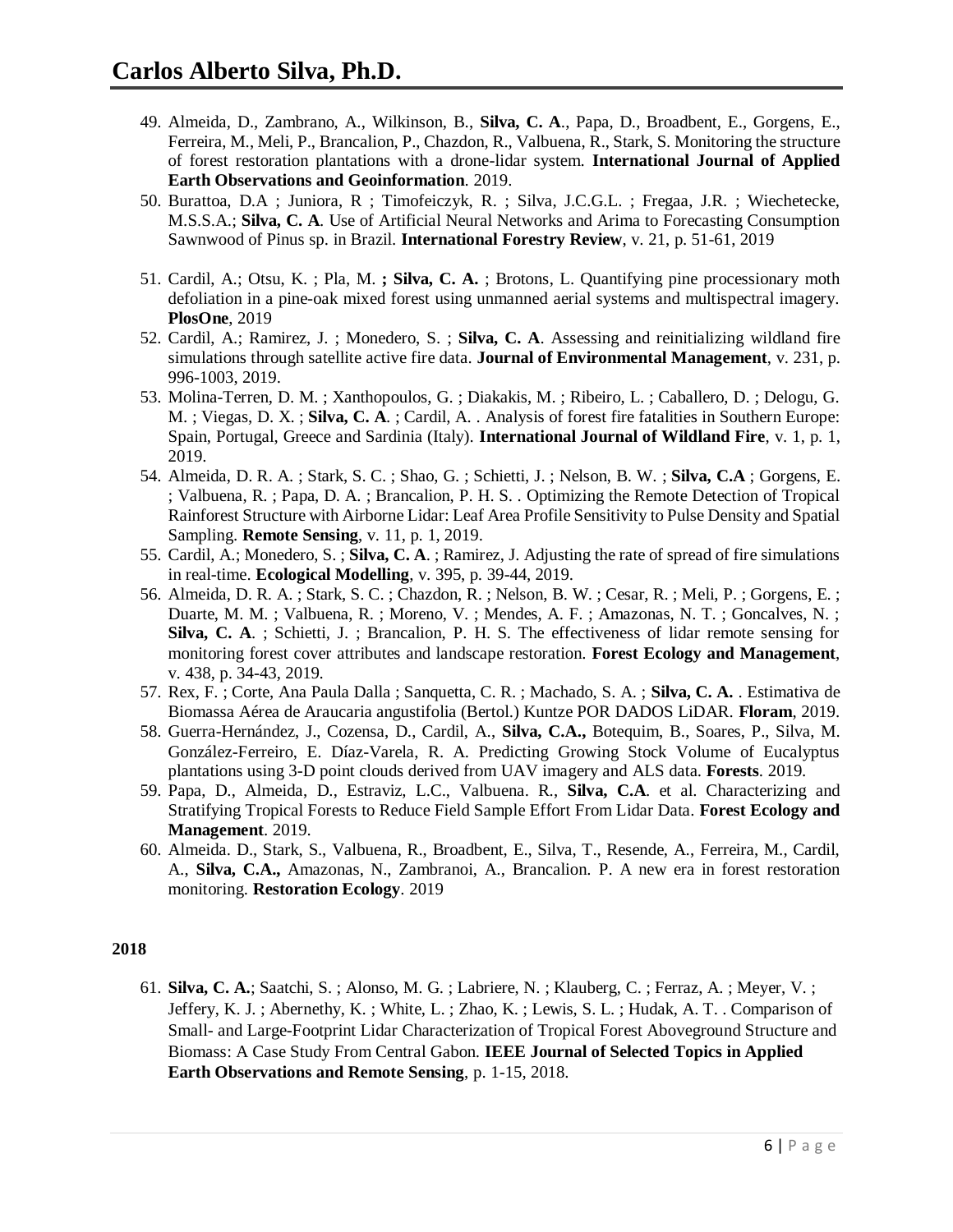- 62. Klauberg, C. ; Hudak, A. ; Bright, B. C. ; Boschetti, L. ; Dickinson, M. ; Kremens, R. ; **Silva, C. A.** . Use of ordinary kriging and Gaussian conditional simulation to interpolate airborne fire radiative energy density estimates. **International Journal of Wildland Fire**, v. 27, p. 228, 2018.
- 63. Hentz, A. M. K. ; **Silva, C. A.** ; Corte, A. P. D. ; Netto, S. P. ; Strager, M. P. ; Klauberg, C. . Estimating forest uniformity in Eucalyptus spp. and Pinus taeda L. stands using field measurements and structure from motion point clouds generated from unmanned aerial vehicle (UAV) data collection. **Forest Systems**, v. 27, p. e005, 2018.
- 64. Qu, Y. ; Shaker, A. ; **Silva, C. A.** ; Klauberg, C. ; Pinage, E. R. . Remote Sensing of Leaf Area Index from LiDAR Height Percentile Metrics and Comparison with MODIS Product in a Selectively Logged Tropical Forest Area in Eastern Amazonia. **Remote Sensing**, v. 10, p. 970, 2018.
- 65. Ferraz, A. ; Saatchi, S. ; Xu, L. ; Hagen, S. ; Chave, J. ; Yu, Y. ; Meyer, V. ; Alonso, M. G. ; **Silva, C.A** ; Roswintiart, O. ; Samboko, A. ; Sist, P. ; Walker, S. ; Pearson, T. ; Wijaya, A. ; Sullivan, F. ; Rutishauser, E. ; Hoekman, D. ; Ganguly, S. . Carbon storage potential in degraded forests of Kalimantan, Indonesia. **Environmental Research Letters**, v. 1, p. 1, 2018.
- 66. **Silva, C.A;** Klauberg, C. ; Hudak, Andrew T. ; Vierling, L. A. ; Liesenberg, V. ; Bernett, L. G. ; Scheraiber, C. ; Schoeninger, E. . Estimating Stand Height and Tree Density in Pinus taeda plantations using in-situ data, airborne LiDAR and k-Nearest Neighbor Imputation. **Anais Da Academia Brasileira de Ciências**, v. 90, p. 295-309, 2018.
- 67. Huo, L. ; **Silva, C. A.** ; Klauberg, C. ; Mohan, M. ; Zhao, L. ; Tang, P. ; Hudak, A. T. . Supervised spatial classification of multispectral LiDAR data in urban areas. **PLOS One**, v. 13, p. e0206185, 2018.
- 68. Jaafar, W. S. W. M. ; Woodhouse, I. H. ; **Silva, C. A.** ; Omar, H. ; Maulud, K. N. A. ; Hudak, Andrew T. ; Klauberg, C. ; Cardil, A. ; Mohan, M. . Improving Individual Tree Crown Delineation and Attributes Estimation of Tropical Forests Using Airborne LiDAR Data. **Forests**, v. 9, p. 759, 2018.
- 69. **Silva, C. A.;** Klauberg, C. ; Hentz, A. M. K. ; Corte, A. P. D. ; Ribeiro, U. ; Liesenberg, V. . Comparing the Performance of Ground Filtering Algorithms for Terrain Modeling in a Forest Environment Using Airborne LiDAR Data. **Floram**, v. 25, p. 2-10, 2018.

- 70. Ruza, M. S. ; Corte, A. P. D. ; Hentz, A. M. K. ; Sanquetta, C. R. ; **Silva, C. A.** ; Schoeninger, E. R. Inventário de Sobrevivência de povoamento de Eucalyptus com uso de Redes Neurais Artificiais em Fotografias obtidas por VANTs. **Advances in Forestry Science**, v. 4, p. 83-88, 2017.
- 71. Alonso, M. G. ; Saatchi, S. ; Ferraz, A. ; **Silva, C. A.** ; Ustin, S. ; Koltunov, A. ; Balzter, H. . Impact of data model and point density on aboveground forest biomass estimation from airborne LiDAR. **Carbon Balance and Management**, v. 12, p. 4, 2017.
- 72. Jaafar, W. S. W. M. ; Woodhouse, I. H. ; **Silva, C. A.** ; Omar, H. . Modelling individual tree aboveground biomass using discrete return LiDAR in lowland dipterocarp forest of Malaysia. **Journal of Tropical Forest Science**, v. 29, p. 465-484, 2017.
- 73. Silva, L. G. ; **Silva, C. A.** ; Klauberg, C. ; Mello, J. M. . Detecção de árvores individuais em área florestal mista de coníferas por meio de dados LiDAR aerotransportando. **Advances in Forestry Science**, v. 4, p. 1, 2017.
- 74. **Silva, C. A.**; Carine Klauberg ; Hudak, Andrew T. ; Vierling, Lee A. ; Fennema, S. ; Corte, A. P. D. . Modeling and mapping basal area of Pinus taeda L. plantation using airborne LiDAR data. **Anais da Academia Brasileira de Ciências**, v. 89, p. 1895-1905, 2017.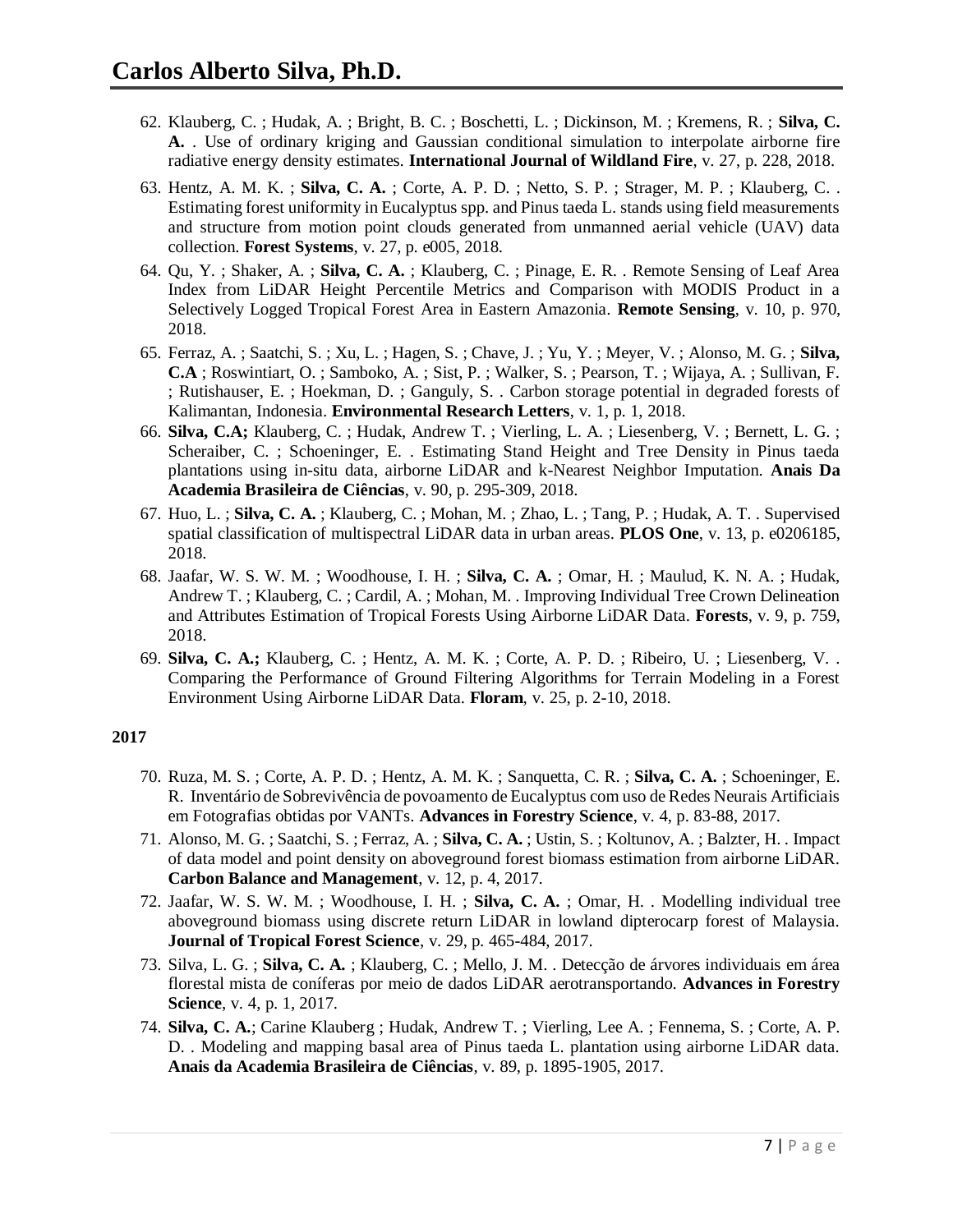- 75. Madi, J. P. S. ; Vendruscolo, D. G. S. ; **Silva, C. A.** ; Lima, M. P. ; Carvalho, S. P. C. . Univariate models to represent the diametric distribution of thinned stand of Tectona grandis Linn.F. **Advances in Forestry Science**, v. 4, p. 119-123, 2017.
- 76. **Silva, C. A**.; Klauberg, C. ; Hudak, Andrew T. ; Vierling, L. A. ; Jaafar, W. S. W. M. ; Mohan, M. ; Alonso, M. G. ; Ferraz, A. ; Saatchi, S. ; Cardil, A. . Predicting Stem Total and Assortment Volumes in an Industrial Pinus taeda L. Forest Plantation Using Airborne Laser Scanning Data and Random Forest. **Forests**, v. 8, p. 254-271, 2017.
- 77. Klauberg, C. ; Vidal. E. J ; **Silva, C. A.** ; Hudak, Andrew T. ; Oliveira, M. ; Higuchi, P. . Short-Term Effects of Reduced-Impact Logging on Copaifera spp. (Fabaceae) Regeneration in Eastern Amazon. **Forests**, v. 8, p. 257-270, 2017.
- 78. Mohan, M. ; **Silva, C. A.** ; Klauberg, C. ; Jat, P. ; Catts, G. ; Cardil, A. ; Hudak, A. . Individual Tree Detection from Unmanned Aerial Vehicle (UAV) Derived Canopy Height Model in an Open Canopy Mixed Conifer Forest. **Forests**, v. 8, p. 340-357, 2017.
- 79. **Silva, C. A.**; Hudak, Andrew T. ; Vierling, L. A. ; Klauberg, C. ; Alonso, M. G. ; Ferraz, A. ; Keller, M. ; Eitel, J. ; Saatchi, S. . Impacts of Airborne Lidar Pulse Density on Estimating Biomass Stocks and Changes in a Selectively Logged Tropical Forest. **Remote Sensing**, v. 9, p. 1068-1087, 2017.
- 80. **Silva, C.A;** Klauberg, C; Hentz, Â; Carvalho, S; Corte, A. Predição da biomassa aérea em plantações de Pinus taeda L. por meio de dados LiDAR aerotransportado. **Scientia Forestalis**, v. 45, p. 527-539, 2017.
- 81. **Silva, C. A.;** Klauberg, Carine ; Mendonça, Bruno Araujo Furtado De ; Carvalho, Samuel Padua Chaves E . Efeito da densidade de pontos LiDAR na predição da altura em plantações de Pinus taeda L.. Scientia Forestalis, v. 45, p. 481-492, 2017.
- 82. **Silva, C. A.;** Hudak, A. ; Klauberg, C. ; Vierling, L. A. ; Gonzalez-Benecke, C. A. ; Carvalho, S. P. C. ; Rodriguez, L. C. E. ; Cardil, A. . Combined effect of pulse density and grid cell size on predicting and mapping aboveground carbon in fast-growing Eucalyptus forest plantation using airborne LiDAR data. **Carbon Balance and Management**, v. 12, p. 2-16, 2017.

- 83. **Silva, C. A.;** Klauberg, Carine ; Hudak, Andrew T. ; Vierling, Lee A. ; Liesenberg, Veraldo ; Carvalho, Samuel P. C. E ; Rodriguez, Luiz C. E. . A principal component approach for predicting the stem volume in Eucalyptus plantations in Brazil using airborne LiDAR data. **Forestry**, v. 89, p. cpw016, 2016.
- 84. **Silva, C. A.;** Hudak, A. ; Vierling, L. A. ; Loudermilk, L. ; O'brien, J. J. ; Hiers, J. ; Jack, S. B. ; Gonzalez-Benecke, C. A. ; Lee, H. ; Falkowski, M. J. ; Khosravipour, A. . Imputation of Individual Longleaf Pine ( Mill.) Tree Attributes from Field and LiDAR Data. **Canadian Journal of Remote Sensing**, p. 00-15, 2016.
- 85. Klauberg, C. ; Vidal. E. J ; **Silva, C.A** ; Bentes, M. M. ; Hudak, A. . Sampling methods for titica vine (Heteropsis spp.) inventory in a tropical forest. **Annals of Forest Science**, v. 4, p. 1-8, 2016.
- 86. Klauberg, C. ; **Silva, C.A** ; Lima, M. P. ; Carvalho, S. P. C. . Panorama mundial sobre publicações técnico-científicas abordando Produtos Florestais Não Madeireiros nas duas últimas décadas. **Advances in Forestry Science**, v. 3, p. 29-37, 2016.
- 87. Hudak, A. ; Bright, B. C. ; Pokswinski, S. M. ; Loudermilk, E. L. ; O?Brien, J. J. ; Hornsby, B. S. ; Klauberg, C. ; **Silva, C.A** . Mapping Forest Structure and Composition from Low-Density LiDAR for Informed Forest, Fuel, and Fire Management at Eglin Air Force Base, Florida, USA. **Canadian Journal of Remote Sensing**, v. 42, p. 411-427, 2016.
- 88. Ferraz, A. ; Saatch, S. ; Mallet, C. ; Jacquemoud, S. ; Goncalves, G. ; **Silva, C.A** ; Soares, P. ; Tome, M. ; Pereira, L. . Airborne Lidar Estimation of Aboveground Forest Biomass in the Absence of Field Inventory. **Remote Sensing**, v. 8, p. 653, 2016.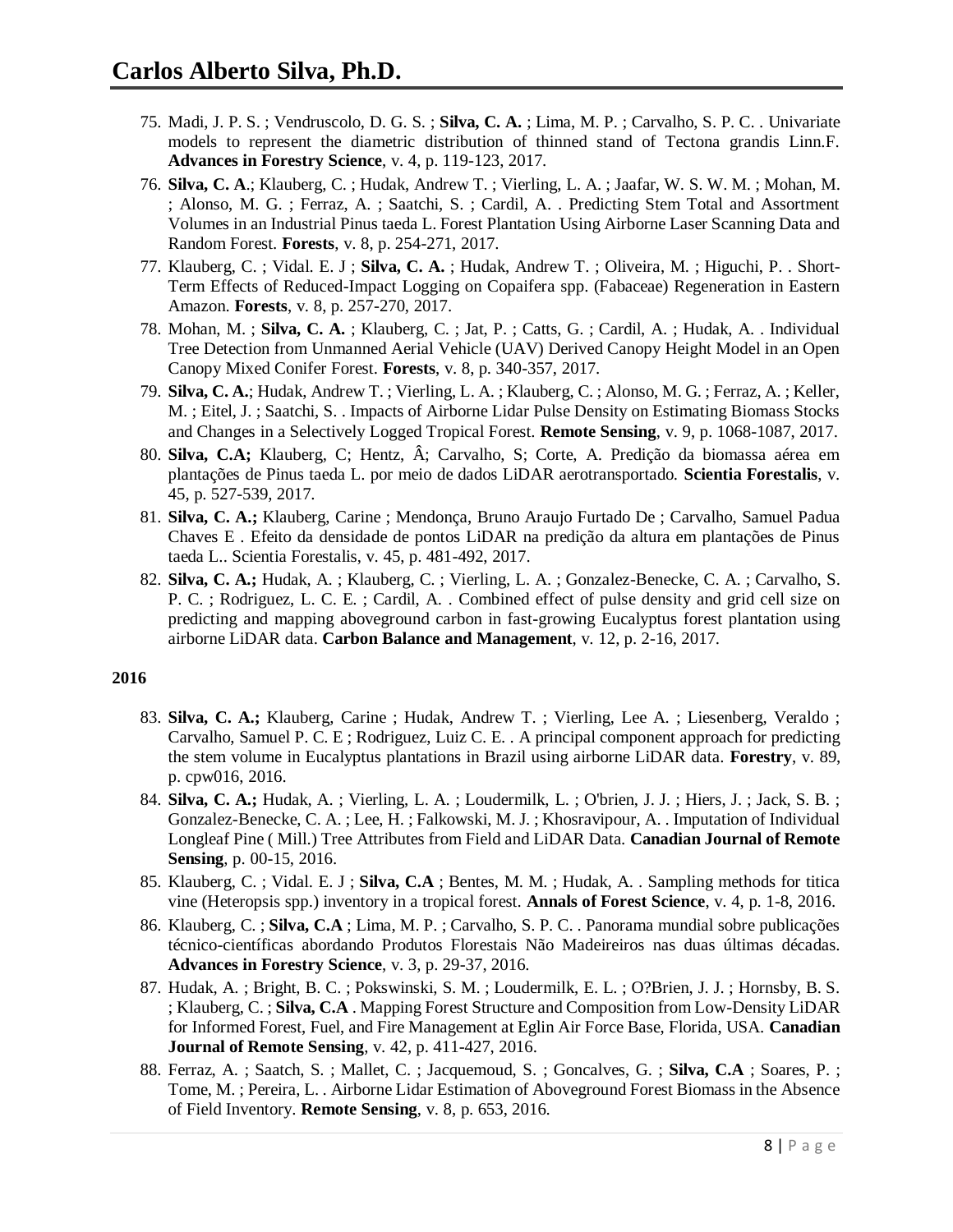- 89. **Silva, C.A**; Klauberg, C. ; Carvalho, S. P. C. ; Piccolo, M. C. ; Rodriguez, L. C. E. . Estoque de carbono na biomassa área florestal em plantações comerciais de Eucalyptus spp. **Scientia Forestalis**, v. 43, p. 301-309, 2015.
- 90. Gorgens, E. ; Rodriguez, L. C. E. ; Silva, A. G. P. ; **Silva, C.A** . Identificação De Árvores Individuais A Partir De Levantamentos Laser Aerotransportado Por Meio De Janela Inversa. **Cerne,** v. 21, p. 91-96, 2015.
- 91. Carvalho, S. P. C. ; Rodriguez, L.C.E. ; Silva, L.D. ; Carvalho, L.M.T. ; Calegario, N. ; Lima, M. P. ; **Silva, C.A** ; Mendonca, A. R. ; Nicoletti, M. F. . Predição do volume de árvores integrando Lidar e Geoestatística. **Scientia Forestalis**, v. 43, p. 627-637, 2015.

## **2014**

- 92. **Silva, C. A.;** Klauberg, C. ; Carvalho, S. P. C. ; Hudak, A. ; Rodriguez, L. C. E. . Mapping aboveground carbon stocks using LiDAR data in Eucalyptus spp. plantations in the state of São Paulo, Brazil. **Scientia Forestalis**, v. 42, p. 591-604, 2014.
- 93. Carvalho, S. P. C. ; Rodriguez, L. C. E. ; Calegario, N. ; Savian, T. V. ; Lima, M. P. ; **Silva, C. A.** ; Mendonca, A. R. ; Nicoletti, M. F. . Modelagem não linear mista para descrever o afilamento de árvores clonais de Eucalyptus sp. **Scientia Forestalis**, v. 42, p. 605, 2014.

#### **PUBLISHED BOOKS**

 **Silva, C.A.;** Klauberg, C., Mohan, M.; Bright, B. LiDAR Analysis in R and rLiDAR for Forestry Applications. P. 85. 2018.

#### **PUBLISHED CONFERENCE PROCEEDINGS**

- 1. Rex, F., Corte, A., Klauberg, C., **Silva. C.A** et al 2019. Estimating Above-Ground Biomass in Araucaria Angustifolia At Tree Level Using Airborne Lidar Data. - XVII Brazilian Symposium on Remote Sensing.
- 2. **Silva, C.A,** Duncanson, L. et al 2019. Estimating Forest Attributes in Industrial *Pinus taeda* L. Forest Plantations In Brazil Using Simulated Nasa's GEDI Spaceborne Lidar Data. XVII Brazilian Symposium on Remote Sensing.
- 3. Mohan, M., **Silva, C.A.,** Klauberg, C., Cardil, A. 2019. Applying Mixed-Effects Model For Estimating Individual Tree Attributes in *Eucalyptus* spp. Forest Plantations From Field And Airborne Lidar Data. - XVII Brazilian Symposium on Remote Sensing.
- 4. Almeida, D.R., Broadbent, E., Zambrano, A., Startk, C., Papa, D., Gorgens, E.B., **Silva, C.A.,** Brancalion, P. 2019. Monitoramento da Estrutura De Plantios De Restauração Florestal Estabelecidos Sob Diferentes Intensidades De Manejo Usando Drone-Lidar. XVII Brazilian Symposium on Remote Sensing.
- 5. Rex, F., Corte, A., Klauberg, C., **Silva. C.A.** 2019. Comparison Between Random Forest and Linear Regression For Tropical Forest Aboveground Biomass Estimation. XVII Brazilian Symposium on Remote Sensing.
- 6. Mohan, M., Araujo B., **Silva, C.,** Klauberg, C.A. 2019. Combining Airborne Laser Scanning and Local Maxima Algorithm For Individual Tree Detection In Coconut (Cocos Nucifera L.) Forest Plantations. XVII Brazilian Symposium on Remote Sensing.
- 7. Vasconcellos, B., Hentz, A, Corte, A., **Silva, C.,** Hudak, A. 2019. Estimation Of Leaf Area Index In A Mixed Ombrophilous Forest Using Remote Sensing Data - XVII Brazilian Symposium on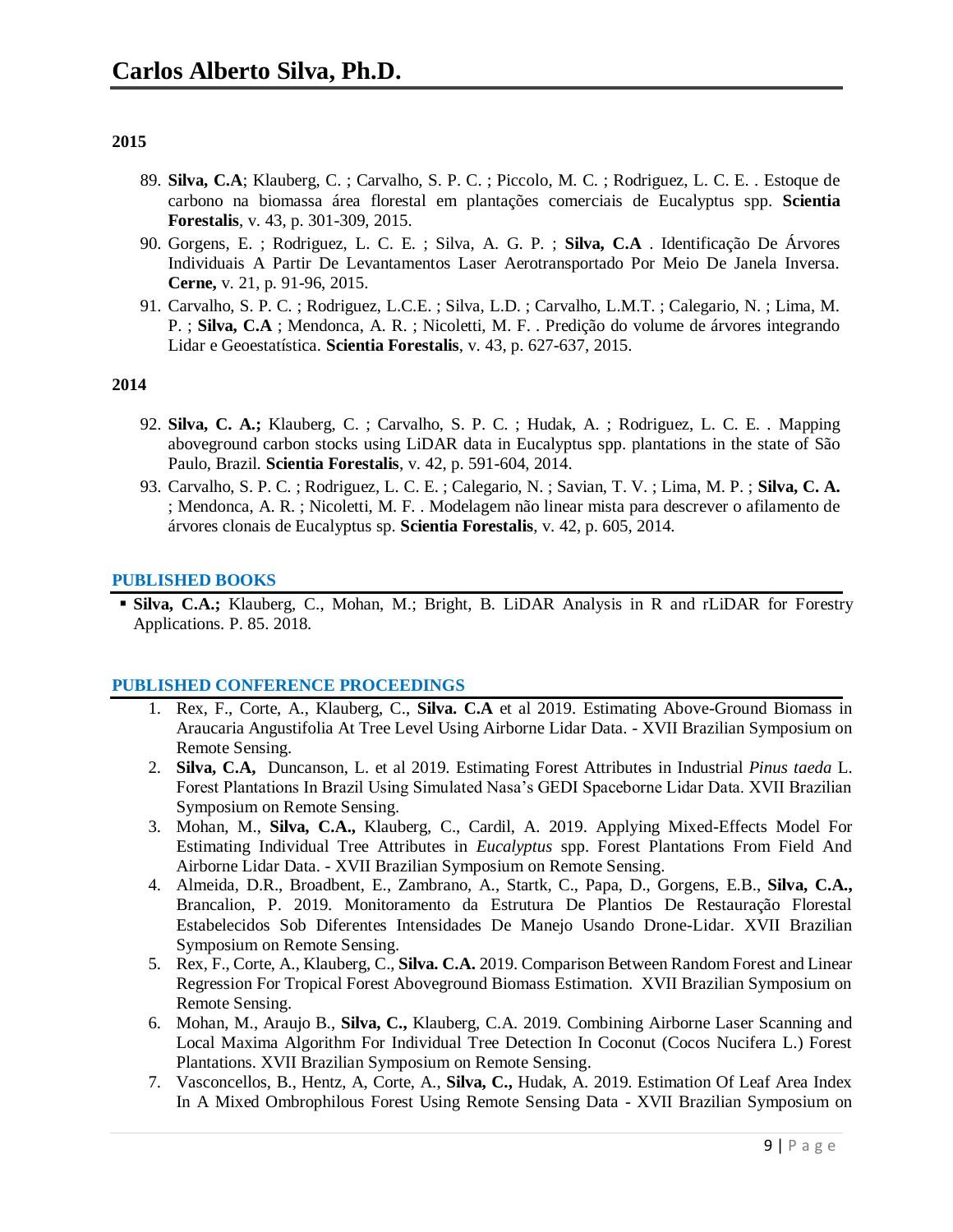Remote Sensing.

- 8. Silva, V., **Silva, C.,** Silva, E., Dias, I. Effects of Modeling Methods And Sample Size For Lidar-Derived Basal Area Estimation In Eucalyptus Forest - XVII Brazilian Symposium on Remote Sensing.
- 9. **Silva, C.A.,** Hudak,A., Klauberg, C., Rowell, E. 2019. Estimation Of Terrestrial Vs Airborne Lidar-Derived Crown Attributes In Longleaf Pine Forest At Eglin Air Force Base, Florida, USA . IGARSS 2019 - (submitted).
- 10. Klauberg, C., Hudak, A., **Silva, C.A.** et al. 2019 Applying Lidar And Quickbird Data For Crown Severity Classification At Tree Level In Conifer Forest. IGARSS 2019 - (submitted).
- 11. Rahman, A,. Wan, S., Mohan, M., Cardil, A., **Silva, C.A**. et al. Applications of Drones in Emerging Economies: A case study of Malaysi. ICONSPACE 2019 (*submitted*)
- 12. **Silva, C.A.**; Hudak, A.; Crookston, N.L.; Klauberg, C.; Liesenberg, V. Detecting Individual Trees using a WEB-LIDAR Forest Inventory Application. Part 1: The Treetop Tool. In: XI Seminário de Atualização em Sensoriamento Remoto e Sistemas de Informações Geográficas Aplicados à Engenharia Florestal, Curitiba. v.1. p.300 – 306. 2014.
- 13. **Silva, C.A.**; Hudak, A.; Crookston, N.L.; Klauberg, C.; Liesenberg, V. Extracting individual trees and LiDAR metrics using a Web-LiDAR forest inventory application. part 3: The 3D ClusterTree tool. In: XI Seminário de Atualização em Sensoriamento Remoto e Sistemas de Informações Geográficas Aplicados à Engenharia Florestal, v.1. p.399 – 405. 2014.
- 14. **Silva, C.A.**; Hudak, A.; Crookston, N.L.; Klauberg, C.; Liesenberg, V. Visualizing and Generating LiDAR Metrics using a Web-LiDAR Forest Inventory Application. Part 2: The LASMetrics Tool In: XI Seminário de Atualização em Sensoriamento Remoto e Sistemas de Informações Geográficas Aplicados à Engenharia Florestal, v.1. p.768 – 774. 2014.
- 15. **Silva, C.A.**; Klauberg, C.; Hudak, A.; Liebermann, R.; Carvalho, S.P.C.E.; Rodriguez, L. C. E. Aplicando filtro local máximo (LM) através dos métodos da janela fixa e variável em dados LIDAR para identificação de árvores individuais em um povoamentos de *Eucalyptus* sp. In: XVI SBSR Simpósio Brasileiro de Sensoriamento Remoto, SBSR, Foz do Iguaçu. p.6081 – 6088. 2013.
- 16. **Silva, C.A.**; Klauberg, C.; Hudak, A.; Liebermann, R.; Carvalho, S.P.C.E.; Rodriguez, L. C. E. Avaliação do uso da tecnologia LiDAR para predição da homogeneidade de um povoamento de *Eucalyptus* sp., baseado na extração de arvores individuais. In: XVI SBSR Simpósio Brasileiro de Sensoriamento Remoto, SBSR, Foz do Iguaçu. p.6089 – 6096. 2013.
- 17. **Silva, C.A.**; Klauberg, C.; Carvalho, S.P.C.E.; Hudak, A.; Rodriguez, L.C.E. Discrete-return LiDAR data and model development to predict aboveground carbon stocks in *Eucalyptus* spp. plantations in Brazil. In: SilvilLaser, 2013, Beijing, China. Proceedings of SilviLaser 2013.
- 18. **Silva, C.A.**; Klauberg, C.; Carvalho, S.P.C.E; Rodriguez, L.C.E. Estimation of aboveground carbon stocks in Eucalyptus plantations using LIDAR In: 2013 IEEE International Geoscience and Remote Sensing Symposium - IGARSS., Melbourne, p. 972. 2013.
- 19. **Silva, C.A.**; Liesenberg, V.; Klauberg, C.; Hudak, A.; Liebermann, R.; Rodriguez, L.C.E. Influência da interpolação na geração de MDTs a partir de pontos classificados LiDAR. In: Anais XVI Simpósio Brasileiro de Sensoriamento Remoto - SBSR., Foz do Iguaçu. p.6105 – 6112, 2013.
- 20. **Silva, C.A.**; Klauberg, C.; Hudak, A.; Liebermann, R.; Carvalho, S.P.C.E.; Rodriguez, L. C. E. Utilização da tecnologia LiDAR para estimação da biomassa florestal em povoamentos de *Eucalyptus* sp. In: XVI SBSR Simpósio Brasileiro de Sensoriamento Remoto, SBSR, Foz do Iguaçu. p.6097 – 6104. 2013.
- 21. Klauberg, C.; Silva, Ejv Da; **Silva, C.A**. Utilizando ferramenta SIG para subsídio ao inventário de um produto florestal não madeireiro (PFNM) do tipo cipó, em área florestal Amazônica. In: XVI SBSR Simpósio Brasileiro de Sensoriamento Remoto, Foz do Iguaçu, p.120 – 127, 2013.
- 22. **Silva, C.A.**; Liesenberg, V.; Klauberg, C.; Hudak, A.; Liebermann, R.; Rodriguez, L.C.E. Variações de MDTs gerados a partir de dados LiDAR: Estudo comparativo entre diferentes classificadores. In: XVI SBSR Simpósio Brasileiro de Sensoriamento Remoto - SBSR, Foz do Iguaçu. p.6113 – 6120. 2013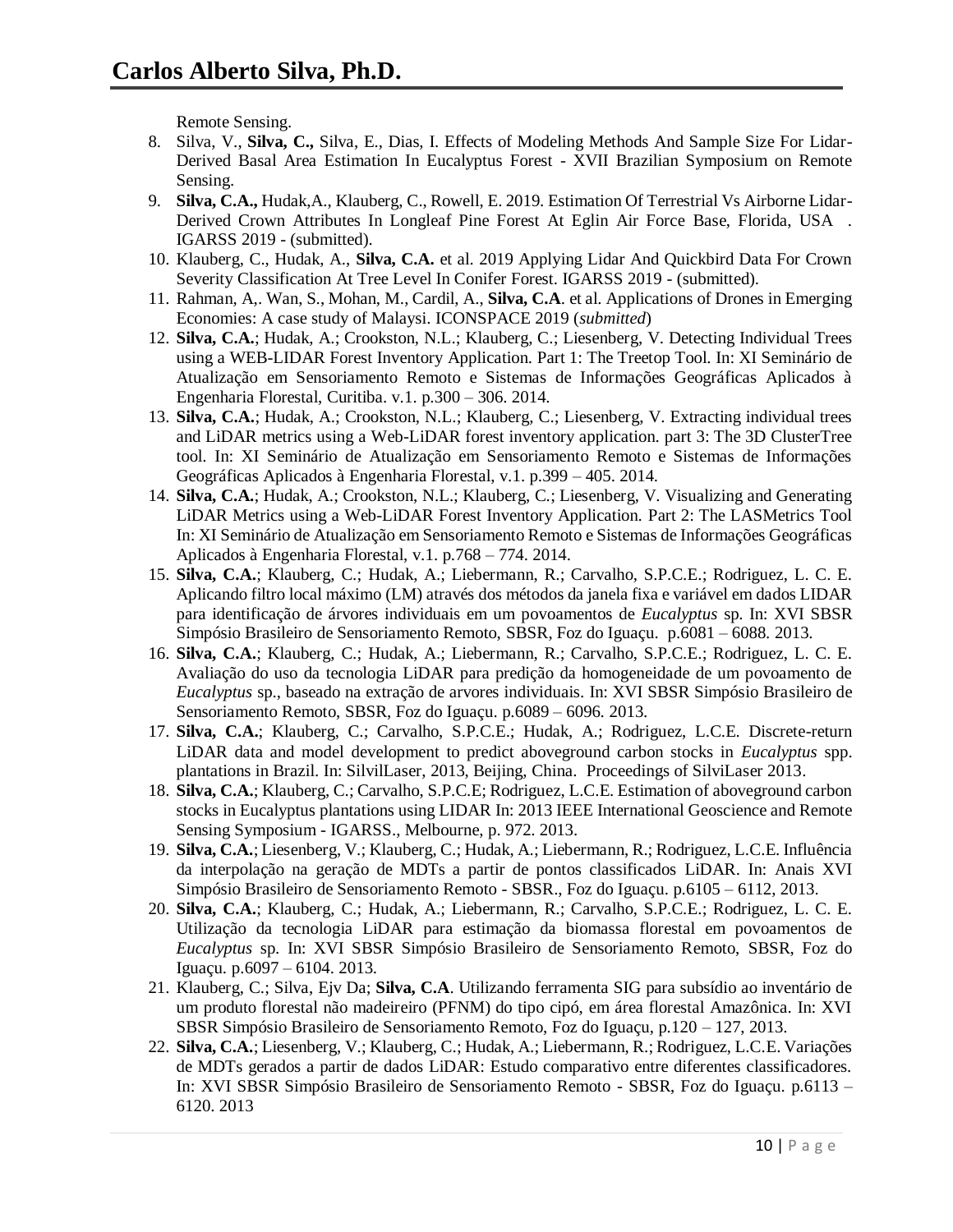- 23. Berri, P.V.; Silva, J.O.; Souza, K.; **Silva, C.A**.; Klauberg, C. Análise da estrutura de uma espécie arbórea em um fragmento de Floresta Ombrófila Mista, Painel, SC. In: II Simpósio Internacional de Ciência, Saúde e Território, Lages, SC. v.2. p.119 – 120. 2013
- 24. Gorgens, E. ; Rodriguez, L. E ; Silva, A. G. P. ; Coops, N. ; **Silva, C.A**. Influence of LiDAR data projection in DTM generation. In: Silvilaser, 2012, Vancouver. Silvilaser, 2012.
- 25. **Silva, C.A;** Sixel, R. M. M. ; Arthur Junior, J. C. ; Pulito, A.P ; Goncalves, J. L. M. . Estoque de serapilheira em plantações de Eucalyptus grandis sob os diferentes sistemas de cultivo. In: II Encontro Brasileiro de Silvicultura, 2011, Campinas -SP. II Encontro Brasileiro de Silvicultura, 2011. v. 2.
- 26. **Silva, C.A;** Sixel, R. M. M. ; Arthur Junior, J. C. ; Pulito, A.P ; Goncalves, J. L. M. Influência dos resíduos florestais e da adubação na produção volumétrica aos cinco anos de idade em plantações de Eucalyptus grandis. In: II Encontro Brasileiro de Silvicultura, 2011, Campinas -SP. II Encontro Brasileiro de Silvicultura, 2011. v. 2.
- 27. Sixel, R. M. M. ; **Silva, C.A ;** Arthur Junior, J. C. ; Pulito, A.P ; Goncalves, J. L. M. Inferência da nutrição florestal na uniformidade e produtividade em plantios de Eucalyptus grandis. In: II Encontro Brasileiro de Silvicultura, 2011, Campinas -SP. II Encontro Brasileiro de Silvicultura, 2011. v. 2.
- 28. Sixel, R. M. M. ; **Silva, C.A** ; Arthur Junior, J. C. ; Pulito, A.P ; Goncalves, J. L. M. Efeito da omissão de macronutrientes na produção de biomassa de Eucalyptus grandis. In: II Encontro Brasileiro de Silvicultura, 2011, Campinas -SP. II Encontro Brasileiro de Silvicultura, 2011. v. 2.
- 29. **Silva, C.A**; Klauberg, C. ; Berri, P. V. ; Vidal. E. J. Ecologia da espécie Drimys brasiliensis Miers. (Winteraceae) em um remanescente de Floresta Ombrófila Mista, Serra da Farofa, Painel, SC, Brasil.. In: X Congresso de Ecologia do Brasil, 2011, São Loureço. X Congresso de Ecologia do Brasil, 2011.
- 30. **Silva, C.A**; Klauberg, C. ; Berri, P. V. ; Vidal. E. J. Estrutura populacional de Myrcia glabra (O.Berg) D. Legrand. (Myrtaceae) em um trecho em um remanescente de Floresta Ombrófila Mista, no interior do estado de Santa Catarina, Brasil. In: X Congresso de Ecologia do Brasil, 2011, São Lourenço - MG. X Congresso de Ecologia do Brasil, 2011.
- 31. Klauberg, C. ; Vidal. E. J ; Ducatti, M. ; **Silva, C.A.** Produção de óleo de copaíba (Copaifera sp.) em Floresta Amazônica ? Paragominas, PA.. In: X Congresso de Ecologia do Brasil, 2011, São Lourenço - MG. X Congresso de Ecologia do Brasil, 2011.
- 32. Klauberg, C. ; Vidal. E. J ; R, C. ; **Silva, C.A ;** Lentini, M. Amostragem de um produto florestal não madeireiro: cipó-titica (Heteropsis sp.), na região Amazônica. In: X Congresso de Ecologia do Brasil, 2011, São Lourenço - MG. X Congresso de Ecologia do Brasil, 2011.
- 33. Grasmann, G. S. ; **Silva, C.A** ; Klauberg, C. ; Berri, P. V. ; Vidal. E. J. Composição e diversidade de avifauna em remanescente de Floresta Ombrófila Densa Montana em um trecho da rodovia Rodoanel Mário Covas, em Itapecerica da Serra, SP, Brasil.. In: X Congresso de Ecologia do Brasil, 2011, São Lourenço - MG. X Congresso de Ecologia do Brasil, 2011.
- 34. **Silva, C.A;** Klauberg, C. ; Berri, P. V. ; Vidal. E. J. Ecologia da espécie Weinmannia paulliniifolia Pohl ex Ser. (Cunoniaceae) em um remanescente de Floresta Ombrófila Mista, Serra da Farofa, Painel, SC, Brasil.. In: X Congresso de Ecologia do Brasil, 2011, São Lourenço - MG. X Congresso de Ecologia do Brasil, 2011.
- 35. **Silva, C.A**; Goncalves, J. L. M. ; Pizzi, M. ; Arthur Junior, J. C. Volatilização da amônia em plantios de eucalipto fertilizados com uréia. In: SIICUSP - Simpósio Internacional de Iniciação Científica da USP, 2010, Piracicaba-SP. SIICUSP - Simpósio Internacional de Iniciação Científica da USP, 2010.
- 36. Klauberg, C. ; **Silva, C.A** ; Higuchi, P. ; Silva, A.C. Fitossociologia de um remanescente de Floresta Ombrófila Mista Alto-Montana na Serra da Farofa, município de Painel SC.. ,. In: IX Congresso de Ecologia do Brasil, 2009, São Lourenço, MG., 2009, São Lourenço, MG. Fitossociologia de um remanescente de Floresta Ombrófila Mista Alto-Montana na Serra da Farofa, município de Painel SC.. In: IX Congresso de Ecologia do Brasil, 2009, São Lourenço, MG. IX Congresso de Ecologia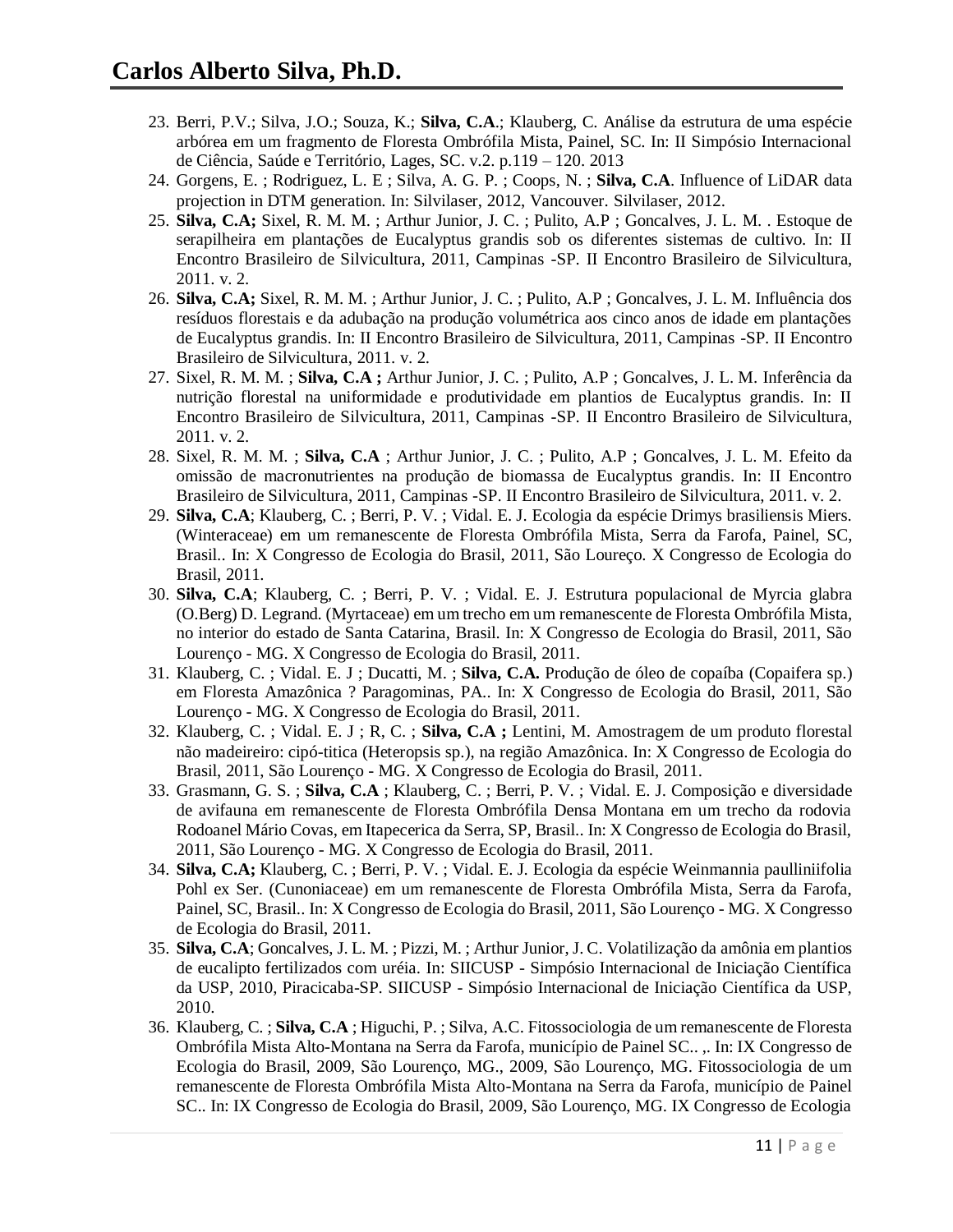do Brasil, 2009., 2009.

- 37. Klauberg, C. ; **Silva, C.A**. Ecologia da espécie Araucaria angustifolia (Bertol.) Kuntze (Araucariaceae) em um remanescente de Floresta Ombrófila Mista Alto-Montana, Serra da Farofa, Painel, SC, Brasil. In: IX Congresso de Ecologia do Brasil, 2009, São Lourenço, MG, 2009, São Lourenço -MG. IX Congresso de Ecologia do Brasil - Ecologia e o Futuro da Biosfera, 2009., 2009.
- 38. **Silva, C.A**; Klauberg, C. ; Costa, N.C.F ; Silva, A.C. ; Higuchi, P. Ecologia da espécie Allophylus edulis (St.-Hil.) Radlk. (Sapindaceae) em um remanescente de Floresta Ombrófila Mista Montana, Campos Novos, SC, Brasil. In: IX Congresso de Ecologia do Brasil - Ecologia e o Futuro da Biosfera, 2009., 2009, São Lourenço -MG. Ecologia da espécie Allophylus edulis (St.-Hil.) Radlk. (Sapindaceae) em um remanescente de Floresta Ombrófila Mista Montana, Campos Novos, SC, Brasil, 2009.

## **PUBLISHED CONFERENCE ABSTRACTS**

- 39. Almeida, D., Zambrano, A., Wilkinson, B., **Silva, C. A.,** Papa, D., Broadbent, E., Gorgens, E., Ferreira, M., Meli, P., Brancalion, P., Chazdon, R., Valbuena, R., Stark, S. Monitoring the structure of forest restoration plantations with a drone-lidar system. Monitoring forest restoration plantations with a drone-lidar system. XXV IUFRO Congress (*Accepted*)
- 40. **Silva, C. A**.; Hudak, A.; Vierling, L. A.; Klauberg, C.; Kato, A. ; Cardil, A.; Weiskittel, A. Estimating individual tree aboveground carbon in a fast-growing Eucalyptus spp. forest plantation from airborne lidar data using a mixed-effects model. Silvilaser, Blacksburg, Virginia, USA. 2017.
- 41. Kato, A.; Osawa, A.; Hudak, A.; **Silva, C. A**.; Moskal, L. Monika. Fractal Dimension of Trees using Terrestrial Laser Scanner. Silvilaser, Blacksburg, Virginia, USA. 2017.
- 42. Hudak, A.; Bright, B.; Pokswinski, S.; Loudermilk, E. L.; O'Brien, J.; Klauberg, C.; **Silva, C.A**. Longleaf pine overstory structure constraints fine-scale dynamics in fuels, fire, and plant species diversity. In: Ecological Society of America - ESA - Annual Meeting (Portland, USA). 2017.
- 43. **Silva, C.A**; Hudak, A.; Rowell, E.; Seielstad, C.; Klauberg, C.; Bright, B.; Loudermilk, E. L. ; O'Brien, J. J. Comparison of terrestrial and airborne LiDAR derived crown metrics for describing forest structure at Eglin Air Force Base, Florida, USA. In: Ecological Society of America - ESA - Annual Meeting (Portland, USA). 2017.
- 44. **Silva, C. A**.; Hudak, A.; Vierling, L. A. ; Klauberg, C. ; Ferraz, A. ; Alonso, M. G. ; Keller, M. ; Saatchi, S. Influence of the airborne lidar pulse density on biomass change prediction in tropical forest. 2016 AGU Fall Meeting, 2016.
- 45. **Silva, C. A**.; Hudak, A.; Vierling, L. A. ; Klauberg, C. ; Ferraz, A. ; Alonso, M. G. ; Keller, M. ; Saatchi, S. Modeling aboveground biomass from individual tree LiDAR-derived metrics in tropical forest. In: ForestSAT, 2016, Santiago. ForestSAT 2016, 2016.
- 46. **Silva, C. A**.; Hudak, A.; Vierling, L. A.; Klauberg, C. ; Ferraz, A. ; Alonso, M. G. ; Keller, M. ; Saatchi, S. Impacts of Airborne Lidar Pulse Density on Estimating Biomass Stocks and Changes in Tropical Forests. In: ForestSAT, 2016, Santiago. ForestSAT 2016, 2016
- 47. **Silva, C.A**; Hudak, A.; Vierling, L. A. ; Loudermilk, E. L. ; O?Brien, J. J. ; Poznanovic, A. ; Falkowski, M. ; Gonzalez-Benecke, C. A. ; Jack, S. ; Lee, H. Individual tree detection from LiDAR-derived canopy height models (CHM) in longleaf pine forest. In: 36 Canadian Symposium on Remote Sensing, 2015, St. John's, Newfoundland and L. Abstracts: 36 Canadian Symposium on Remote Sensing, 2015. v. 1. p. 88.
- 48. Hudak, A.; Bright, B. C. ; Loudermilk, E. L. ; O,Brien, J. J. ; **Silva, C.A** ; Vierling, L. A. Upscaling tree density measures from environmental monitoring plots across Eglin Air Force Base using low density lidar. In: 36 Canadian Symposium on Remote Sensing, 2015, St. John's, Newfoundland and L. Abstracts:36 Canadian Symposium on Remote Sensing, 2015. v. 1. p. 110.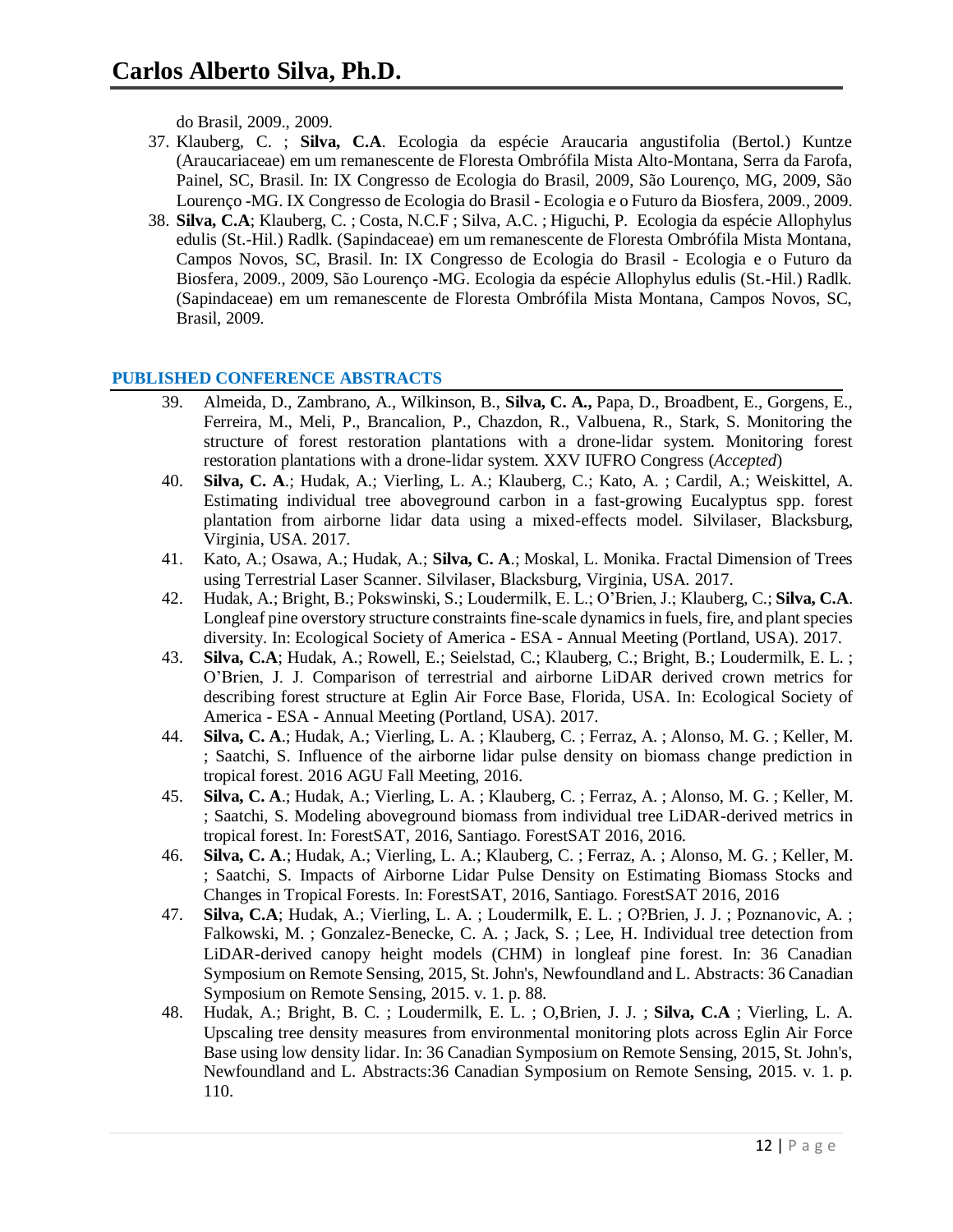- 49. **Silva, C.A**; Hudak, A. ; Vierling, L. A. ; Loudermilk, E. L. ; O?Brien, J. J. Web-based applications for LiDAR data processing and visualizing trees at the plot level. In: 36 Canadian Symposium on Remote Sensing, 2015, St. John's, Newfoundland and L. Abstracts: 36 Canadian Symposium on Remote Sensing, 2015. v. 1. p. 172.
- 50. Hudak, A. ; **Silva, C.A** ; Bright, B. C. ; Loudermilk, E. L. ; Kato, A. ; O'Brien, J. J. ; Vierling, L. A. Lidar tools and techniques for 3D vegetation structure characterization at multiple scales. In: 23rd Center for Environmental Remote Sensing International Symposium, 2015, Matsudo. 23rd Center for Environmental Remote Sensing International Symposium, 2015.
- 51. **Silva, C.A**; Hudak, A. ; Vierling, L. A. ; Keller, M. ; Klauberg, C. Aboveground Biomass Modeling from Field and LiDAR Data in Brazilian Amazon Tropical Rain Forest. In: 2015 AGU Fall Meeting, 2015, San Francisco. 2015 AGU Fall Meeting, 2015.
- 52. Falkowski, M.; Fekety, P. ; **Silva, C.A** ; Hudak, A. Increasing the Efficiency of LiDAR Based Forest Inventories: A Novel Approach for Integrating Variable Radius Inventory Plots with LiDAR Data. In: 2015 AGU Fall Meeting, 2015, San Francisco. 2015 AGU Fall Meeting, 2015.
- 53. Carvalho, S. P. C. ; Lima, M. P. ; **Silva, C.A** ; Sena, A. L. M. . Individual Tree Detection In Monoclonal Eucalyptus Plantations In Brazil. In: WFC 2015 XIV World Forestry Congress, 2015, Durban. Technical posters, 2015.
- 54. **Silva, C.A.**; Klauberg, C.; Hudak, A.; Almeida, D.R.A. Extração de árvores individuais em dados LiDAR usando o aplicativo de inventário florestal WEB-LiDAR 3D ClusterTree. In: III simpósio nacional de inventário florestal. Anais do III simpósio nacional de inventário florestal. Manaus, v.1. p.125 – 125. 2014.
- 55. **Silva, C.A.**; Klauberg, C.; Hudak, A.; Almeida, D.R.A. Individual tree detection using Web-LiDAR treetop forest inventory application. In: In: III simpósio nacional de inventário florestal. Anais do III simpósio nacional de inventário florestal. Manaus. v.1. p.124 – 125. 2014.

# **CONFERENCE TALKS AND PRESENTATIONS**

|    | 1. Applying Mixed-Effects Model For Estimating Individual Tree Attributes in           | 2019 |
|----|----------------------------------------------------------------------------------------|------|
|    | Eucalyptus spp. Forest Plantations From Field And Airborne Lidar Data - XVII           |      |
|    | Brazilian Symposium on Remote Sensing                                                  |      |
|    | 2. Estimating Forest Attributes In Industrial Pinus taeda L. Forest Plantations in     | 2019 |
|    | Brazil Using Simulated Nasa's Gedi Spaceborne Lidar Data - XVII Brazilian              |      |
|    | Symposium on Remote Sensing                                                            |      |
| 3. | Introdução a tecnologia LiDAR aplicada a Engenharia Florestal-Federal University       | 2019 |
|    | of São João del-Rei                                                                    |      |
|    | 4. Predição do volume total e de sortimentos de fustes em plantações de Pinus taeda L. | 2019 |
|    | utilizando dados LiDAR e Random Forest - Federal University of São João del-Rei        |      |
| 5. | Mensuração e inventário florestal em áreas urbanas com geotecnologias - Federal        | 2019 |
|    | University of São João del-Rei                                                         |      |
| 6. | Impacto da densidade de pulso do LiDAR aerotransportado na estimativa de               | 2019 |
|    | estoque e mudança da biomassa em uma floresta tropical de corte seletivo - Federal     |      |
|    | University of São João del-Rei                                                         |      |
|    | 7. Combinando métricas de copa derivadas do LiDAR aerotransportado e terrestre         | 2019 |
|    | para descrição da estrutura florestal - Federal University of São João del-Rei         |      |
| 8. | Silvilaser (Blacksburg, USA) - Silva et al. "Estimating individual tree aboveground    | 2018 |
|    | carbon in a fast-growing Eucalyptus spp. forest plantation from airborne lidar data    |      |
|    | using a mixed-effects model". (Presented by Dr. Akira Kato)                            |      |
| 9. | Ecological Society of America - ESA - Annual Meeting (Portland, USA) - Silva et        | 2017 |
|    | al. "Comparison of terrestrial and airborne LiDAR derived crown metrics for            |      |
|    | describing forest structure at Eglin Air Force Base, Florida, USA"                     |      |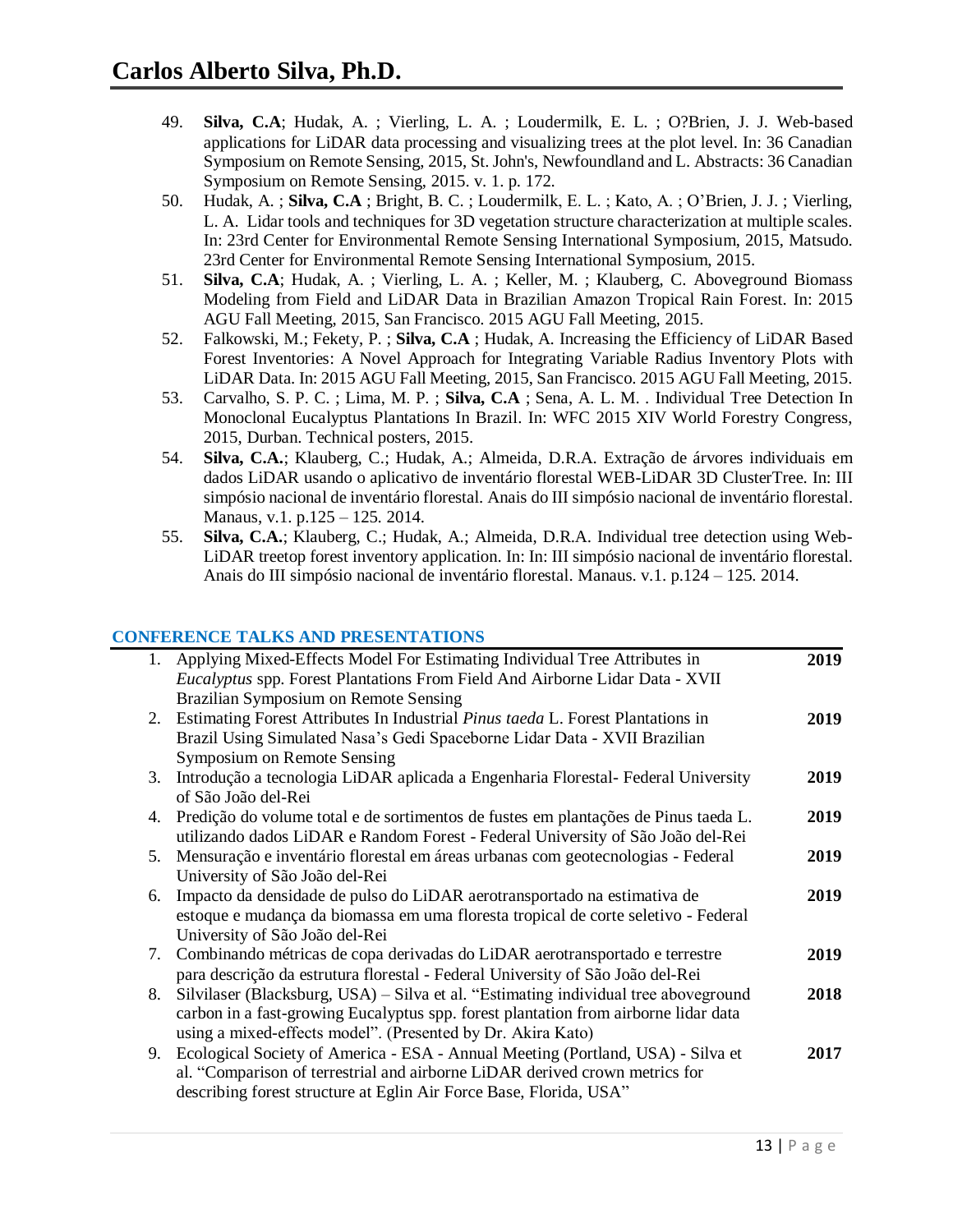| 10. ForestSAT 2016 (Santiago, Chile) Silva, C. A. et al. "Modeling aboveground                                                                                                                                                                                                                          | 2016                 |
|---------------------------------------------------------------------------------------------------------------------------------------------------------------------------------------------------------------------------------------------------------------------------------------------------------|----------------------|
| Biomass from individual tree LiDAR-derived metrics in tropical forest".<br>11. American Geophysical Union, Fall General Assembly - AGU 2016 (San Francisco,<br>USA) – Silva et al. "Influence of the airborne lidar pulse density on biomass change                                                     | 2016                 |
| prediction in tropical forest"<br>12. LiDAR Remote Sensing for Forestry applications - Federal University of Mato                                                                                                                                                                                       | 2016                 |
| Grosso<br>13. Geospatial Technologies in Precision Agriculture - Federal University of Mato<br>Grosso                                                                                                                                                                                                   | 2016                 |
| 14. 36 <sup>th</sup> Canadian Symposium on Remote Sensing (Newfoundland, Canada). Silva et al.<br>"Individual tree detection from LiDAR-derived canopy height models (CHM) in<br>longleaf pine forest"                                                                                                  | 2015                 |
| <b>TEACHING EXPERIENCE</b>                                                                                                                                                                                                                                                                              |                      |
| Mini-course: Introduction to rGEDI: An R Package for NASA's Global Ecosystem<br>Dynamics Investigation (GEDI) Data Visualization and Processing (GEDI) Lidar. SBSR<br>Interim 2021.                                                                                                                     | 2021                 |
| Adjunct lecturer: NRS 404/504 - Lidar Remote Sensing for Environmental Monitoring –<br>University of Idaho - College of Natural Resources - Department of Natural Resources<br>Society<br>and<br>(https://www.webpages.uidaho.edu/ecologyonline/documents/NRS404_504_Syllabus                           | 2018/Sum<br>mer 2019 |
| 180326.pdf)<br>LiDAR<br>sensing<br>application<br>Workshop<br><b>UFSJ</b><br>remote<br>Forestry<br>٠<br>in<br>(https://ufsj.edu.br/noticias_ler.php?codigo_noticia=7427)                                                                                                                                |                      |
| Teacher Assistant for Dr. Lee Vierling: "REM/FOR 472 Remote Sensing of the<br>$\blacksquare$<br>Environment", University of Idaho - College of Natural Resources - Department of                                                                                                                        | 2015                 |
| Natural Resources and Society<br>Introduction to lidar technology - Workshop. Department of Silviculture - Federal Rural<br>٠<br>University of Rio de Janeiro (UFRJ)                                                                                                                                    | 2016                 |
| Airborne lidar data processing and analysis - Workshop. Department of Forest Engineering<br>$\blacksquare$<br>- Federal University of Mato Grosso (UFMT)                                                                                                                                                | 2016                 |
| <b>COMMITTEES</b>                                                                                                                                                                                                                                                                                       |                      |
| Rodriguez, L. e; Ferraz, S. F. B.; Avares, C.A; Silva, C. A. Ph.D. defense: Gabriel<br>٠<br>Atticciati Prata. Mapeamento da probabilidade de danos e cicatrizes de danos como<br>suporte ou manejo de florestas. 2019. - University of São Paulo – "Luiz de Queiroz"<br>college of Agriculture – ESALQ. | п                    |

- Amaral, Cibele. **Silva, C. A;** et al.. **MSc defense**: Rodrigo Vieira Leite. Estimating stem volume of Eucalyptus using LiDAR: a comparison of individual tree and áreabased approaches 2019. – Federal University of Viçosa - UFV.
- Brancalion, P. H. S.; Cesar, R. G.; **Silva, C. A.;** Gorgens, E. **Ph.D. defense**: Danilo Roberti Alves de Almeida. Assessing tropical forest degradation and restoration through lidar remote sensing. 2018. - University of São Paulo – "Luiz de Queiroz" college of Agriculture –ESALQ.
- Corte, A. P. D.; **Silva, C. A.;** Behling, A.; Sanquetta, C. **Ph.D. Exam**. Bruna Nascimento de Vasconcellos. Retrieving individual Araucaria angustifolia (BERT) tree attributes from field and terrestrial laser scanning (TLS) data. 2018. Federal University of Paraná - UFPR.
- Corte, A. P. D.; **Silva, C. A.;** Behling, A.; Sanquetta, C. **MSc. Exam.** Franciel Rex. Estimativas e dinâmica de biomassa acima do solo utilizando diferentes abordagens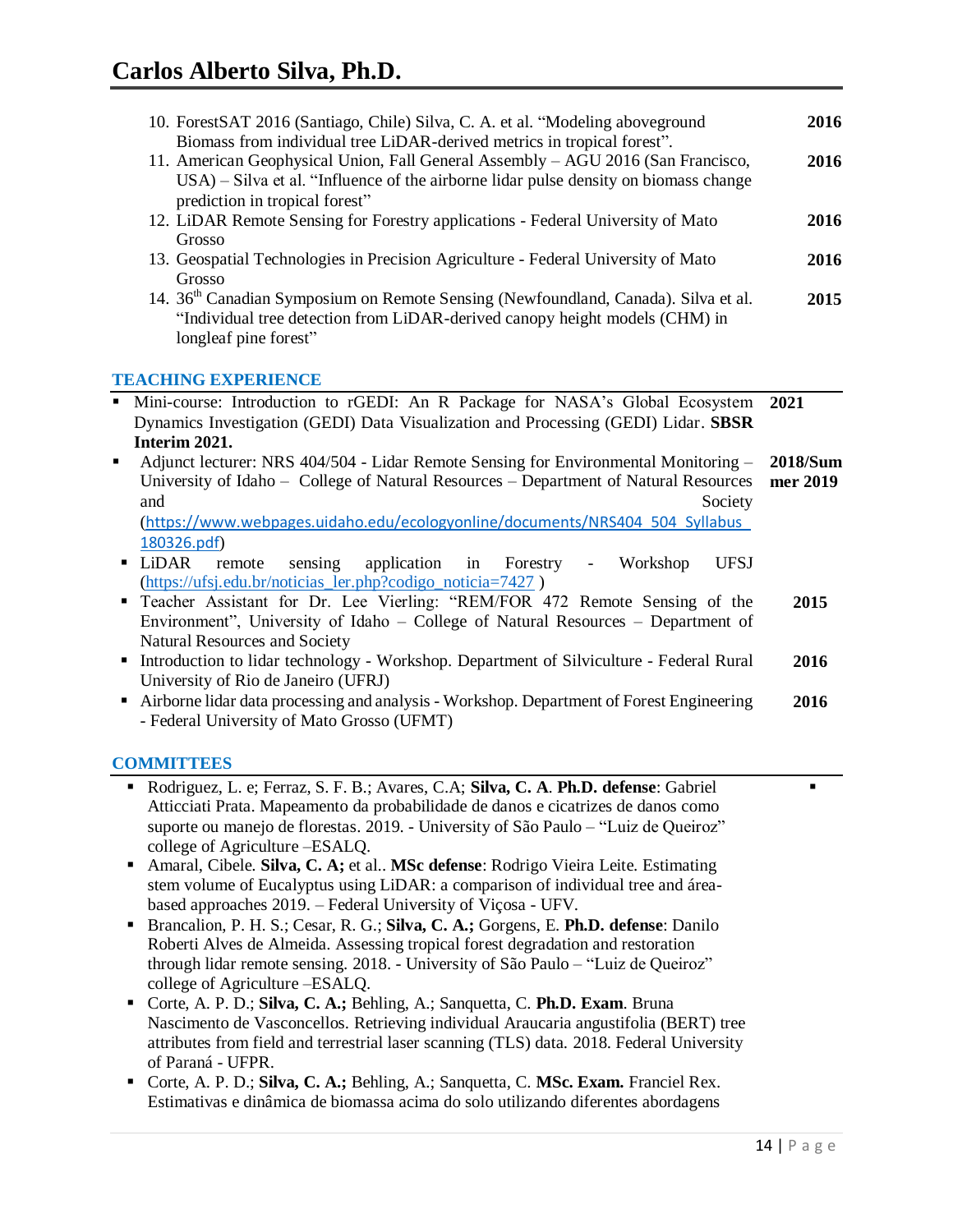estatísticas e dados lidar em floresta tropical. 2018. Exame de qualificação (Doutorando em Engenharia Florestal) - Federal University of Paraná - UFPR.

- Carvalho, S. P. C.; Nicoletti, M. F.; **Silva, C. A Msc. Exam.** Influência do tamanho de parcelas na estimativa de parâmetros biométricos em uma floresta tropical Amazonica no Mato Grosso. 2018. Federal University of Mato Grosso.
- Mendonça, B. F.; Silva, C.A. Et Al. 2015. **Undergraduate final project defense.**  Uelison Mateus Ribeiro. Algoritmos para geração de modelos digitais de terreno a partir de dados LIDAR aerotransportado. Federal Rural University of Rio de Janeiro (UFRJ).

## **COMPLEMENTARY TRAINING**

Forest management and reduced impact logging (RIL). (course load: 85h). Tropical Forest Institute – IFT, Paragominas, Brazil. **2011**

## **PROPOSALS**

- SERDP Object-based aggregation of fuel structures, physics-based fire behavior and self organizing smoke plumes for improved fuel, fire, and smoke management on military lands. (Collaborator). US\$ 2.4M – 2019 (4 years) (**Proposal accepted**) – PI Dr. Andrew Hudak – US Forest Service – Rocky Mountain Research Station.
- SERDP 3D fuel characterization for evaluating physics-based fire behavior, fire effects, and smoke models on US Department of Defense military lands. (Collaborator). US\$ 2.6M -2019-2023 (**Funded**). PI – Dr. Roger Ottmar - US Forest Service, Pacific Northwest Research Station
- CNPq- Mapping fuel load and simulation of fire behavior and spread in the Cerrado biome using modeling and remote sensing technologies (Co-PI). US\$ 45K – 2018 (Funded)
- CNPq- Ph.D. Fellowship, Process: 249802/2013-9, US\$ 130K 2014-2018 (Funded)
- MSc. Fellowship Foundation Support Research for State of São Paulo (FAPESP), Process: 2010/16525-7, US\$ 7K - 2012 (Funded).

# **PROFISSIONAL SERVICES AND ACTIVITIES**

## **Reviewer (>30 journals)**

Forest Ecology and Management, Forests, Scientific Reports, Environmental Research Communications, French Review of Photogrammetry and Remote Sensing, Forest Systems, New Zealand Journal of Forestry Science, Canadian Journal of Remote Sensing, Revista Floresta e Ambiente, Boletim de Ciências Geodésicas, Forests, Advances in Forestry Science, Cerne, Remote Sensing, African Journal of Environmental Science and Technology, Interdisciplinary Sciences-Computational Life Sciences, Anais Da Academia Brasileira de Ciencias, Methods in Ecology and Evolution, Ecology and Evolution, Sensors, Land, ISPRS Journal of Photogrammetry and Remote Sensing, Computers And Electronics In Agriculture, Sustainability, International Journal of Digital Earth, Forest Ecology and Management, International Journal of Remote Sensing, Remote Sensing Letters, Science of The Total Environment, Environmental Research Letters, Floresta, ISPRS International Journal of Geo-Information, Remote Sensing Applications: Society and Environment

# **Editorship**

- 1.Editorial Board: British Ecological Society Methods in Ecology and Evolution (IF6.51): <https://besjournals.onlinelibrary.wiley.com/journal/2041210X>
- 2.Guest Editor: Special issue on " Applications of LiDAR and Photogrammetry for Forest Inventory and Management ", Forests (ISSN 1999-4907; IF: 2.116) ([https://www.mdpi.com/journal/forests/special\\_issues/LiDAR\\_Inventory](https://www.mdpi.com/journal/forests/special_issues/LiDAR_Inventory)), 2018-2019.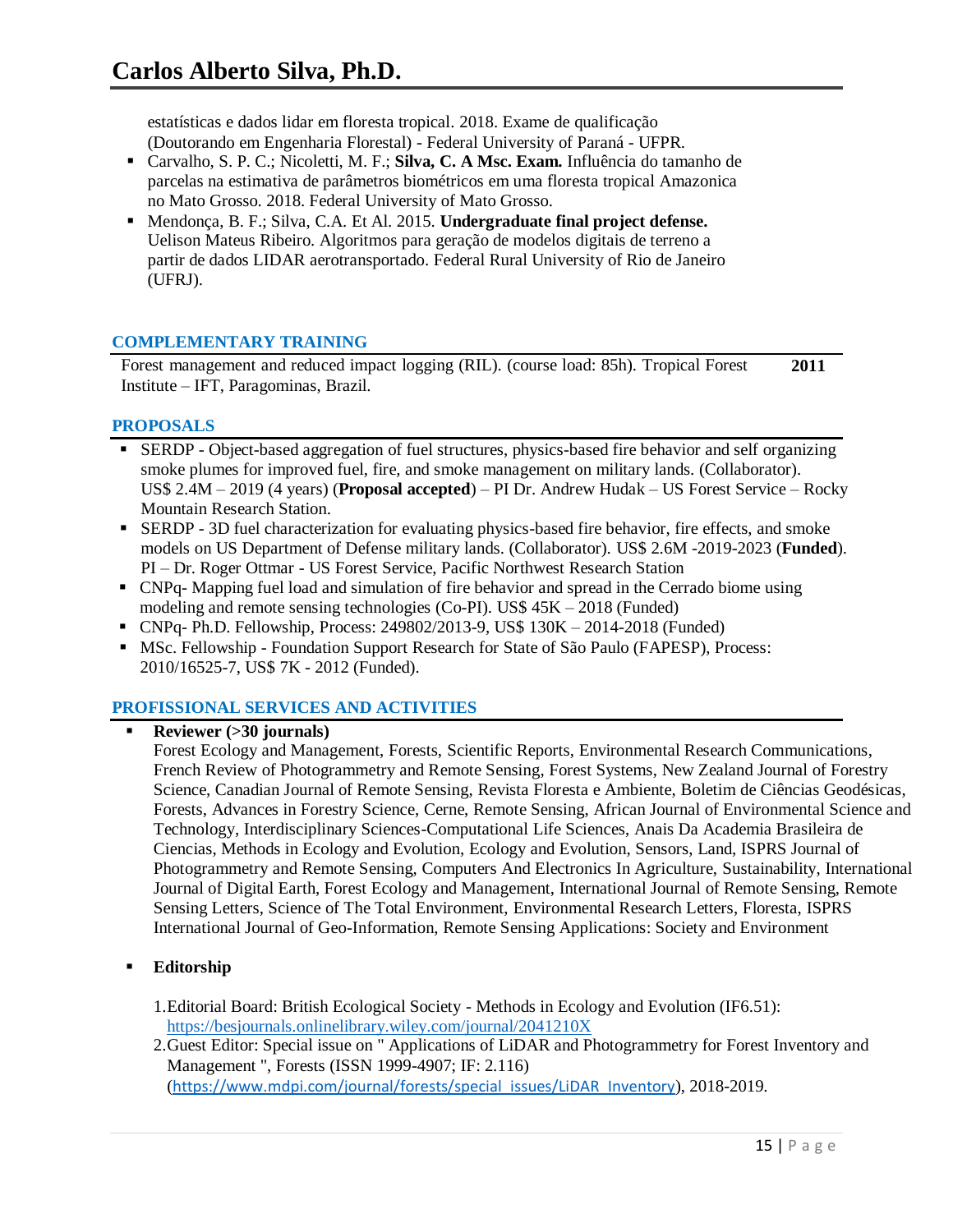- 3.Guest Editor: Special issue on "Carbon storage measurement through remote sensing", Remote Sensing (ISSN 2072-4292; IF: 4.118)
	- [\(https://www.mdpi.com/journal/remotesensing/special\\_issues/carbon\\_storage\\_measurement](https://www.mdpi.com/journal/remotesensing/special_issues/carbon_storage_measurement) ), 2019-2020.
- 4.Guest Editor: Special issue on " LiDAR Remote Sensing of Forest Resources and Wildland Fires", Remote Sensing (ISSN 2072-4292; IF: 4.118) [https://www.mdpi.com/journal/remotesensing/special\\_issues/LiDAR\\_RS\\_Forest\\_Resources\\_Wildland\\_Fires](https://www.mdpi.com/journal/remotesensing/special_issues/LiDAR_RS_Forest_Resources_Wildland_Fires) 2019-2021

# **Mentoring**

2019-present: Rodrigo Vieira (Ph.D, co-advisor) 2019-present: Maira Beatriz Teixeira da Costa (Ph.D, co-advisor) 2019-present: Franciel Rex (Ph.D, co-advisor) 2014-2020: Bruna Nascimento de Vasconcellos (Ph.D, co-advisor) 2017-2019: Vanessa Souza da Silva (MSc., co-advisor) 2017-2019: Franciel Rex (MSc., co-advisor) 2015-2017: Mid Mohan (MSc., external mentor) 2015-2018: Wan Shafrina Wan Mohd Jaafar (Ph.D., external mentor) 2015-2016: Marieli Sabrina Ruza (Undergraduate, co-advisor)

## **Memberships**

American Geophysical Union (2015-2016) Ecological Society of America (2017-2018)

 **Consulting (Forestry)** Klabin S/A – (2015-2018)

# **AWARDS AND HONORS**

| College of Natural Resources (CNR) Outstanding Ph.D. Student, University of Idaho.<br>Outstanding graduate, Ph.D. - Natural Resource and Society Department, University of                                                                                | 2018 |
|-----------------------------------------------------------------------------------------------------------------------------------------------------------------------------------------------------------------------------------------------------------|------|
| Idaho<br>$3rd$ oral presentation prize: Individual tree detection from LiDAR-derived canopy height<br>$\blacksquare$<br>models (CHM) in longleaf pine forest. 36th CSRS, St. John's N. Canada., 36 <sup>th</sup> Canadian<br>Symposium on Remote Sensing. | 2015 |
| 8 <sup>th</sup> Brazilian Physics Olympiad (State of Santa Catarina)                                                                                                                                                                                      | 2005 |
| <b>COMPUTER SKILLS</b>                                                                                                                                                                                                                                    |      |
| R, Python (Arcpy), FUSION/LDV, LAStools, MCC-LiDAR, ArcGIS, QGIS, ENVI,<br>ALDPAT, Excel.<br><b>SOFTWARE DEVELOPED</b>                                                                                                                                    | 2012 |
| Silva et al. rGEDI: An R Package for NASA's Global Ecosystem Dynamics Investigation<br>٠<br>(GEDI) Data Visualizing and Processing. https://github.com/carlos-alberto-silva/rGEDI                                                                         | 2020 |
| Almeida, D; Stark S. C.; Silva, C.A. et al. leafR: Calculates the Leaf Area Index (LAD)<br>Available<br>Other<br>Related<br>Functions.<br>https://cran.r-<br>and<br>at<br>project.org/web/packages/leafR/index.html                                       | 2019 |
| • Silva, C.A. et al. ForestGapR: Tropical Forest Gaps Analysis. Available at https://cran.r-<br>project.org/web/packages/ForestGapR/index.html                                                                                                            | 2019 |
| <b>Silva, C.A.</b> et al. rForest: An R package for Forest Inventory Analysis. Available at                                                                                                                                                               | 2016 |